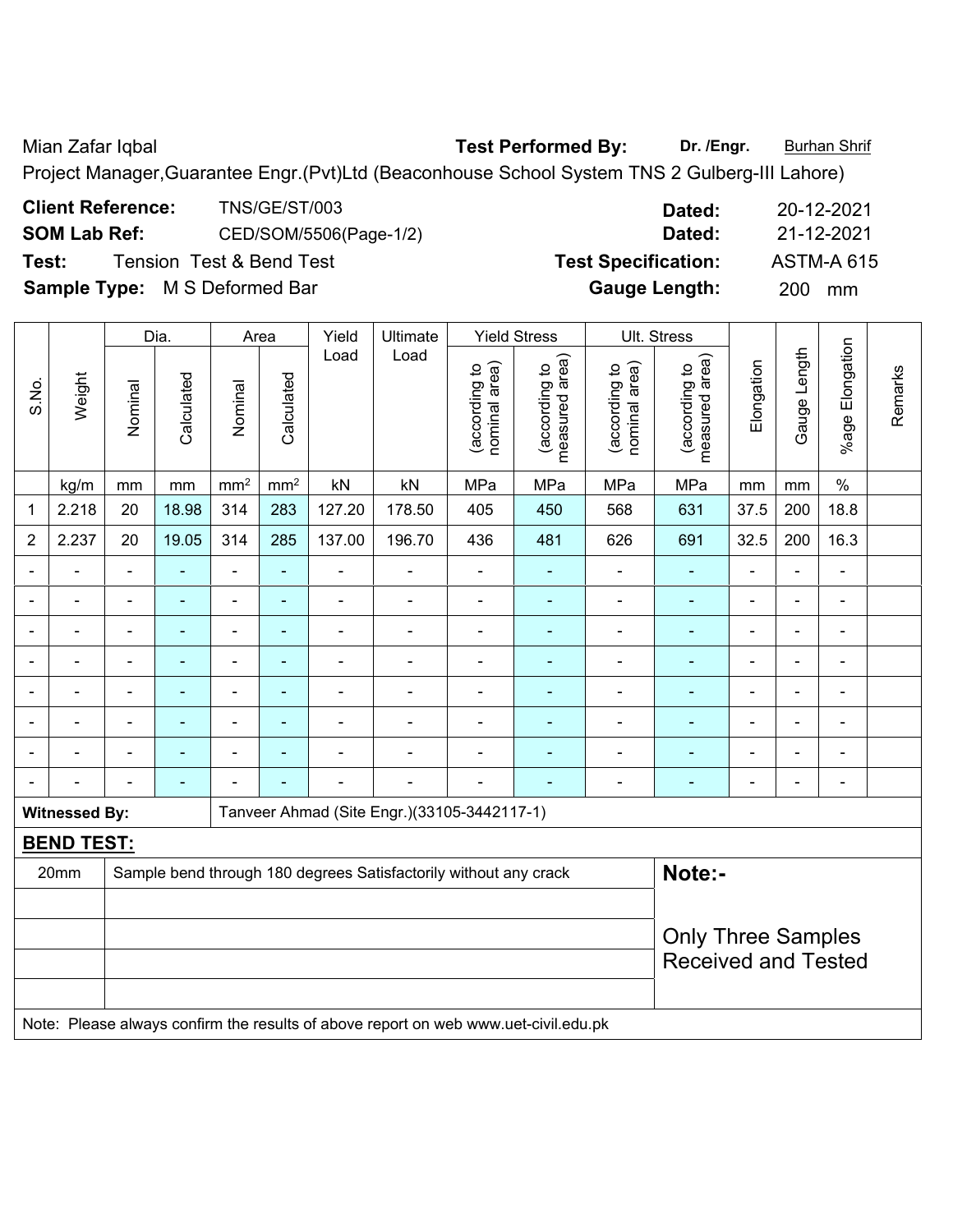Mian Zafar Iqbal **Test Performed By: Dr. /Engr.** Burhan Shrif Project Manager,Guarantee Engr.(Pvt)Ltd (Beaconhouse School System TNS 2 Gulberg-III Lahore)

| Test: | <b>Client Reference:</b><br><b>SOM Lab Ref:</b> |         | <b>Tension Test &amp; Bend Test</b> |                 | <b>TNS/GE/ST/003</b> | CED/SOM/5506(Page-2/2) |          |                                     | Dated:<br>Dated:<br><b>Test Specification:</b> |                                   |                                      |            |                      | 21-12-2021<br>21-12-2021<br><b>ASTM-A 615</b> |         |  |
|-------|-------------------------------------------------|---------|-------------------------------------|-----------------|----------------------|------------------------|----------|-------------------------------------|------------------------------------------------|-----------------------------------|--------------------------------------|------------|----------------------|-----------------------------------------------|---------|--|
|       |                                                 |         | Sample Type: M S Deformed Bar       |                 |                      |                        |          |                                     | <b>Gauge Length:</b>                           |                                   |                                      |            | 200<br>mm            |                                               |         |  |
|       |                                                 |         | Dia.                                |                 | Area                 | Yield                  | Ultimate |                                     | <b>Yield Stress</b>                            |                                   | Ult. Stress                          |            |                      |                                               |         |  |
| S.No. | Weight                                          | Nominal | Calculated                          | Nominal         | Calculated           | Load                   | Load     | area)<br>ೆ<br>(according<br>nominal | area)<br>ೆ<br>(according<br>measured           | nominal area)<br>٥,<br>(according | area)<br>유<br>(according<br>measured | Elongation | ength<br>auge<br>(5) | Elongation<br>$%$ age                         | Remarks |  |
|       | kg/m                                            | mm      | mm                                  | mm <sup>2</sup> | mm <sup>2</sup>      | kN                     | kN       | MPa                                 | <b>MPa</b>                                     | <b>MPa</b>                        | MPa                                  | mm         | mm                   | $\frac{0}{0}$                                 |         |  |
|       | 2.149                                           | 20      | 18.68                               | 314             | 274                  | 124.20                 | 172.70   | 395                                 | 454                                            | 550                               | 631                                  | 35.0       | 200                  | 17.5                                          |         |  |
| 2     | 2.200                                           | 20      | 18.89                               | 314             | 280                  | 125.30                 | 184.50   | 399                                 | 448                                            | 587                               | 659                                  | 37.5       | 200                  | 18.8                                          |         |  |
|       |                                                 |         |                                     |                 |                      |                        |          |                                     |                                                |                                   |                                      |            |                      |                                               |         |  |

- - - - - - - - - - - - - - - - - - - - - - - - - - - - - - - - - - - - - - - - - - - - - - - - - - - - - - - - - - - - - - - - - - - - - - - - - - - - - - - - - - - - - - - - - - - - - - - - - - - - - - - - -

**Witnessed By: Tanveer Ahmad (Site Engr.)(33105-3442117-1)** 

**BEND TEST:**  20mm Sample bend through 180 degrees Satisfactorily without any crack **Note:- Note:** Only Three Samples Received and Tested Note: Please always confirm the results of above report on web www.uet-civil.edu.pk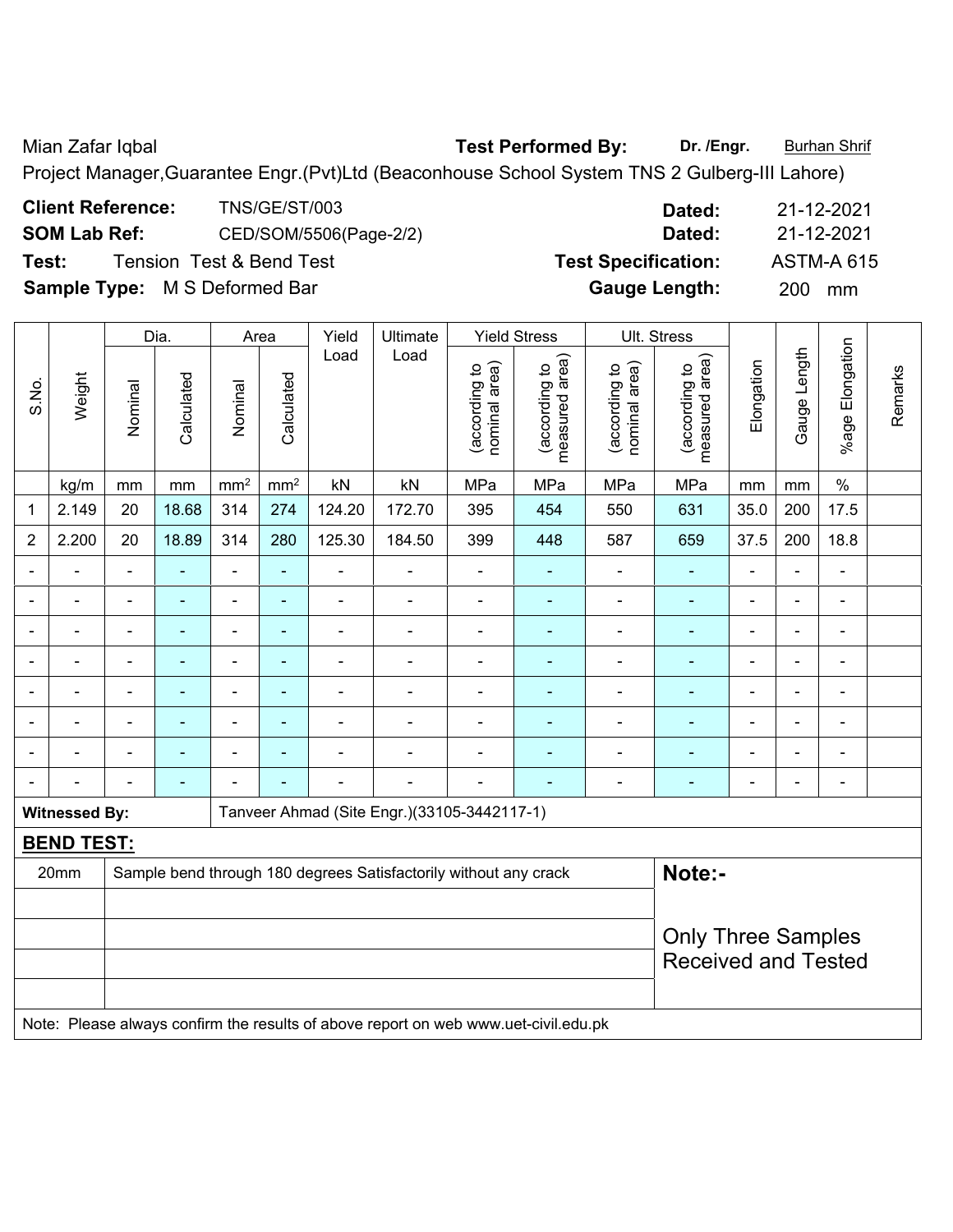Lab InchargeTEC,(Project: Const. of 1263MW Punjab Thermal Power Plant,Jhang)

| <b>Client Reference:</b> | TEC/UET/21122005                                     | Dated:                     | 21-12-2021        |
|--------------------------|------------------------------------------------------|----------------------------|-------------------|
| <b>SOM Lab Ref:</b>      | CED/SOM/5503(Page-1/1)                               | Dated:                     | 21-12-2021        |
| Test:                    | <b>Tension Test &amp; Bend Test</b>                  | <b>Test Specification:</b> | <b>ASTM-A 615</b> |
|                          | <b>Sample Type:</b> M S Deformed Bar (Ittehad Steel) | <b>Gauge Length:</b>       | <b>200</b><br>mm  |

|                |                                                                                     |                | Dia.           |                          | Area           | Yield          | Ultimate                                                         |                                | <b>Yield Stress</b>             |                                | Ult. Stress                     |                          |                |                      |           |
|----------------|-------------------------------------------------------------------------------------|----------------|----------------|--------------------------|----------------|----------------|------------------------------------------------------------------|--------------------------------|---------------------------------|--------------------------------|---------------------------------|--------------------------|----------------|----------------------|-----------|
| S.No.          | Weight                                                                              | Nominal        | Calculated     | Nominal                  | Calculated     | Load           | Load                                                             | nominal area)<br>(according to | measured area)<br>(according to | nominal area)<br>(according to | measured area)<br>(according to | Elongation               | Gauge Length   | Elongation<br>%age I | Remarks   |
|                | kg/m                                                                                | mm             | $\,mm$         | mm <sup>2</sup>          | $\rm mm^2$     | kN             | kN                                                               | MPa                            | MPa                             | MPa                            | MPa                             | mm                       | mm             | $\%$                 |           |
| 1              | 3.982                                                                               | 25             | 25.41          | 491                      | 507            | 278.70         | 356.00                                                           | 568                            | 550                             | 725                            | 703                             | 27.5                     | 200            | 13.8                 | H#<br>148 |
| $\overline{2}$ | 3.982                                                                               | 25             | 25.41          | 491                      | 507            | 275.70         | 350.20                                                           | 562                            | 544                             | 713                            | 691                             | 27.5                     | 200            | 13.8                 | H#<br>148 |
| 3              | 1.558                                                                               | 16             | 15.90          | 201                      | 198            | 102.20         | 126.00                                                           | 508                            | 516                             | 627                            | 636                             | 27.5                     | 200            | 13.8                 | H#<br>126 |
| 4              | 1.569                                                                               | 16             | 15.95          | 201                      | 200            | 116.20         | 144.70                                                           | 578                            | 582                             | 720                            | 725                             | 30.0                     | 200            | 15.0                 | H#<br>126 |
| 5              | 0.882                                                                               | 12             | 11.96          | 113                      | 112            | 51.20          | 75.20                                                            | 453                            | 456                             | 665                            | 669                             | 32.5                     | 200            | 16.3                 | H#<br>189 |
| 6              | 0.886                                                                               | 12             | 11.99          | 113                      | 113            | 51.70          | 75.00                                                            | 457                            | 459                             | 663                            | 665                             | 16.3<br>32.5<br>200      |                |                      |           |
|                | ä,                                                                                  | $\blacksquare$ | ÷              | $\overline{\phantom{a}}$ | ÷,             |                | $\blacksquare$                                                   | $\qquad \qquad \blacksquare$   | $\blacksquare$                  | $\blacksquare$                 | $\blacksquare$                  | $\overline{\phantom{a}}$ | L,             | $\blacksquare$       |           |
|                | ÷                                                                                   |                | $\blacksquare$ | $\overline{\phantom{a}}$ | $\blacksquare$ | $\blacksquare$ | $\blacksquare$                                                   | $\overline{a}$                 | ÷                               | $\blacksquare$                 | $\blacksquare$                  | $\blacksquare$           | L,             | $\blacksquare$       |           |
|                | $\blacksquare$                                                                      | $\blacksquare$ | $\blacksquare$ | $\blacksquare$           | $\blacksquare$ | $\blacksquare$ | $\blacksquare$                                                   | $\overline{a}$                 | $\blacksquare$                  | $\blacksquare$                 | $\blacksquare$                  | $\blacksquare$           | $\blacksquare$ | $\blacksquare$       |           |
|                |                                                                                     |                | L,             |                          |                |                |                                                                  | $\blacksquare$                 | $\blacksquare$                  |                                | ۰                               | $\blacksquare$           | $\blacksquare$ | $\blacksquare$       |           |
|                | <b>Witnessed By:</b>                                                                |                |                |                          |                |                | M Imtiaz (Procurement Engineer)                                  |                                |                                 |                                |                                 |                          |                |                      |           |
|                | <b>BEND TEST:</b>                                                                   |                |                |                          |                |                |                                                                  |                                |                                 |                                |                                 |                          |                |                      |           |
|                | 25mm                                                                                |                |                |                          |                |                | Sample bend through 180 degrees Satisfactorily without any crack |                                |                                 |                                | Note:-                          |                          |                |                      |           |
|                | 16mm                                                                                |                |                |                          |                |                | Sample bend through 180 degrees Satisfactorily without any crack |                                |                                 |                                |                                 |                          |                |                      |           |
|                | 12mm                                                                                |                |                |                          |                |                | Sample bend through 180 degrees Satisfactorily without any crack |                                |                                 |                                | <b>Only Nine Samples</b>        |                          |                |                      |           |
|                |                                                                                     |                |                |                          |                |                |                                                                  |                                |                                 |                                | <b>Received and Tested</b>      |                          |                |                      |           |
|                |                                                                                     |                |                |                          |                |                |                                                                  |                                |                                 |                                |                                 |                          |                |                      |           |
|                | Note: Please always confirm the results of above report on web www.uet-civil.edu.pk |                |                |                          |                |                |                                                                  |                                |                                 |                                |                                 |                          |                |                      |           |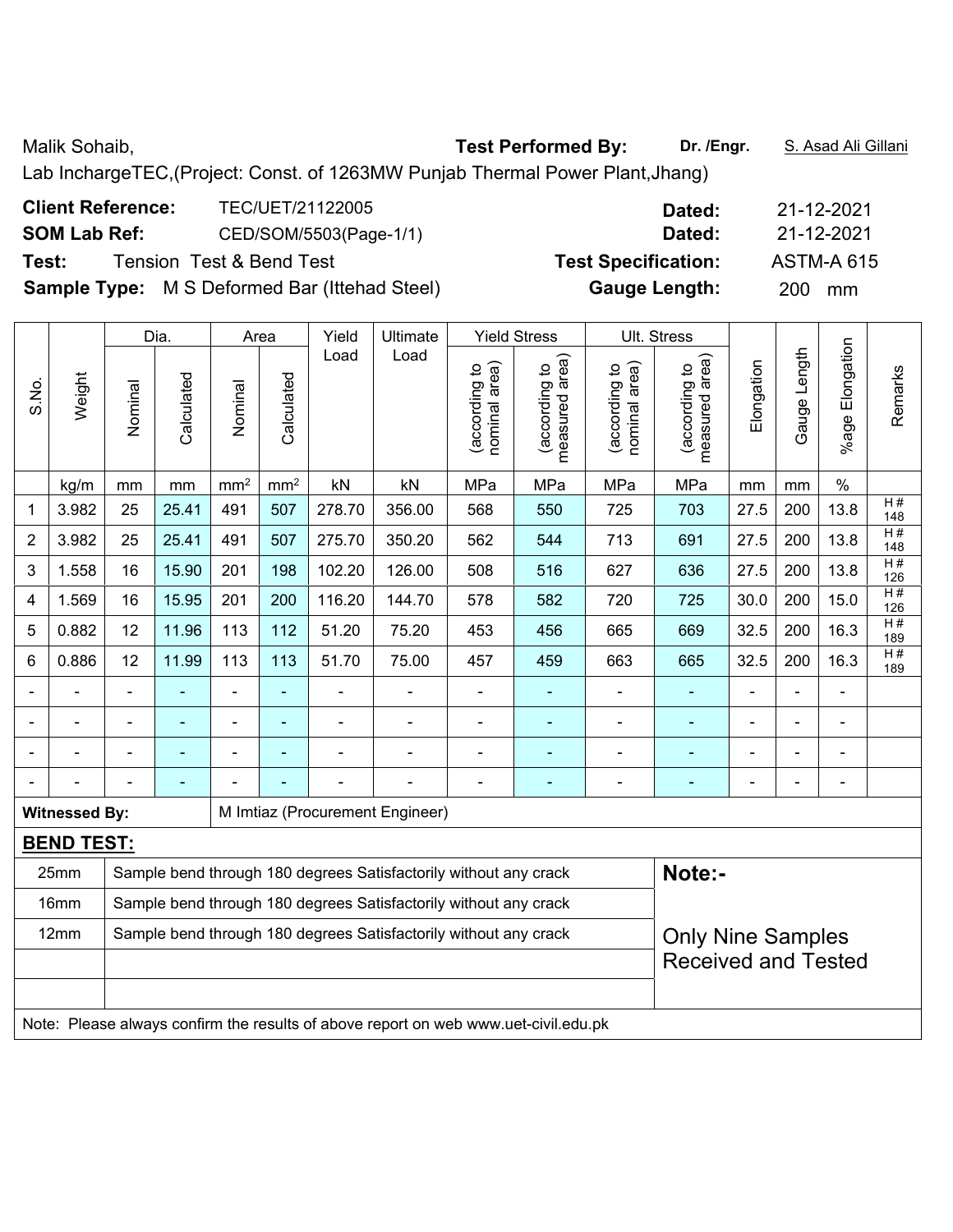Habib Ur Rehman Qaiser Lt.Col.(R) **Test Performed By:** Dr. /Engr. Infan Ul Hasan PD GCC,Lahore.(Overseas Construction Co. (Pvt.) Ltd.)

| <b>Client Reference:</b> | Nil                                 |
|--------------------------|-------------------------------------|
| <b>SOM Lab Ref:</b>      | CED/SOM/5508(Page-1/                |
| Test:                    | <b>Tension Test &amp; Bend Test</b> |

**Sample Type:** Deformed Bar **Gauge Length:** 200 mm

|                |                   |                                                                  | Dia.           |                 | Area            | Yield          | Ultimate                                                         |                                | <b>Yield Stress</b>             |                                | Ult. Stress                     |                          |              |                       |         |
|----------------|-------------------|------------------------------------------------------------------|----------------|-----------------|-----------------|----------------|------------------------------------------------------------------|--------------------------------|---------------------------------|--------------------------------|---------------------------------|--------------------------|--------------|-----------------------|---------|
| S.No.          | Weight            | Nominal                                                          | Calculated     | Nominal         | Calculated      | Load           | Load                                                             | nominal area)<br>(according to | measured area)<br>(according to | nominal area)<br>(according to | measured area)<br>(according to | Elongation               | Gauge Length | Elongation<br>$%$ age | Remarks |
|                | kg/m              | mm                                                               | mm             | mm <sup>2</sup> | mm <sup>2</sup> | kN             | kN                                                               | MPa                            | MPa                             | MPa                            | MPa                             | mm                       | mm           | $\%$                  |         |
| 1              | 3.809             | 25                                                               | 24.85          | 491             | 485             | 268.00         | 344.50                                                           | 546                            | 553                             | 702                            | 711                             | 30.0                     | 200          | 15.0                  |         |
| $\overline{2}$ | 4.033             | 25                                                               | 25.58          | 491             | 514             | 288.00         | 362.50                                                           | 587                            | 561                             | 738                            | 706                             | 27.5                     | 200          | 13.8                  |         |
| 3              | 2.160             | 19                                                               | 18.72          | 284             | 275             | 159.70         | 199.70                                                           | 563                            | 581                             | 704                            | 726                             | 25.0                     | 200          | 12.5                  |         |
| 4              | 2.185             | 19                                                               | 18.82          | 284             | 278             | 169.50         | 210.20                                                           | 598                            | 610                             | 741                            | 756                             | 25.0                     | 200          | 12.5                  |         |
| 5              | 0.974             | 12                                                               | 12.57          | 113             | 124             | 74.00          | 90.20                                                            | 654                            | 597                             | 798                            | 728                             | 22.5                     | 200          | 11.3                  |         |
| 6              | 0.980             | 12                                                               | 12.61          | 113             | 125             | 65.70          | 82.20                                                            | 581                            | 527                             | 727                            | 659                             | 25.0                     | 200          | 12.5                  |         |
|                |                   | $\blacksquare$                                                   | ÷,             | $\blacksquare$  | $\blacksquare$  | $\blacksquare$ |                                                                  | $\blacksquare$                 | ٠                               | ÷,                             | $\blacksquare$                  |                          |              | $\blacksquare$        |         |
|                |                   | $\blacksquare$                                                   | $\blacksquare$ | $\blacksquare$  | $\blacksquare$  | $\blacksquare$ | $\blacksquare$                                                   | $\overline{\phantom{0}}$       | ٠                               | $\blacksquare$                 | ÷                               | $\overline{\phantom{0}}$ |              | $\blacksquare$        |         |
|                |                   |                                                                  |                |                 |                 |                |                                                                  |                                |                                 |                                |                                 |                          |              |                       |         |
|                |                   |                                                                  | $\blacksquare$ | $\blacksquare$  | $\blacksquare$  | $\blacksquare$ |                                                                  | $\blacksquare$                 |                                 | $\blacksquare$                 | ÷                               | $\blacksquare$           |              | $\blacksquare$        |         |
|                |                   |                                                                  |                |                 |                 |                |                                                                  |                                |                                 |                                |                                 |                          |              |                       |         |
|                | <b>BEND TEST:</b> |                                                                  |                |                 |                 |                |                                                                  |                                |                                 |                                |                                 |                          |              |                       |         |
|                | 25mm              | Sample bend through 180 degrees Satisfactorily without any crack |                |                 |                 |                |                                                                  |                                |                                 |                                | Note:-                          |                          |              |                       |         |
|                | 19mm              |                                                                  |                |                 |                 |                | Sample bend through 180 degrees Satisfactorily without any crack |                                |                                 |                                |                                 |                          |              |                       |         |
|                | 12mm              |                                                                  |                |                 |                 |                | Sample bend through 180 degrees Satisfactorily without any crack |                                |                                 |                                | <b>Only Nine Samples</b>        |                          |              |                       |         |
|                |                   |                                                                  |                |                 |                 |                |                                                                  |                                |                                 |                                | <b>Received and Tested</b>      |                          |              |                       |         |
|                |                   |                                                                  |                |                 |                 |                |                                                                  |                                |                                 |                                |                                 |                          |              |                       |         |

Note: Please always confirm the results of above report on web www.uet-civil.edu.pk

**Client Reference:** Nil Nil **Dated:** 21-12-2021 **SOM Lab Ref:** CED/SOM/5508(Page-1/1) **Dated:** 21-12-2021 Test Specification: <br>ASTM-A 615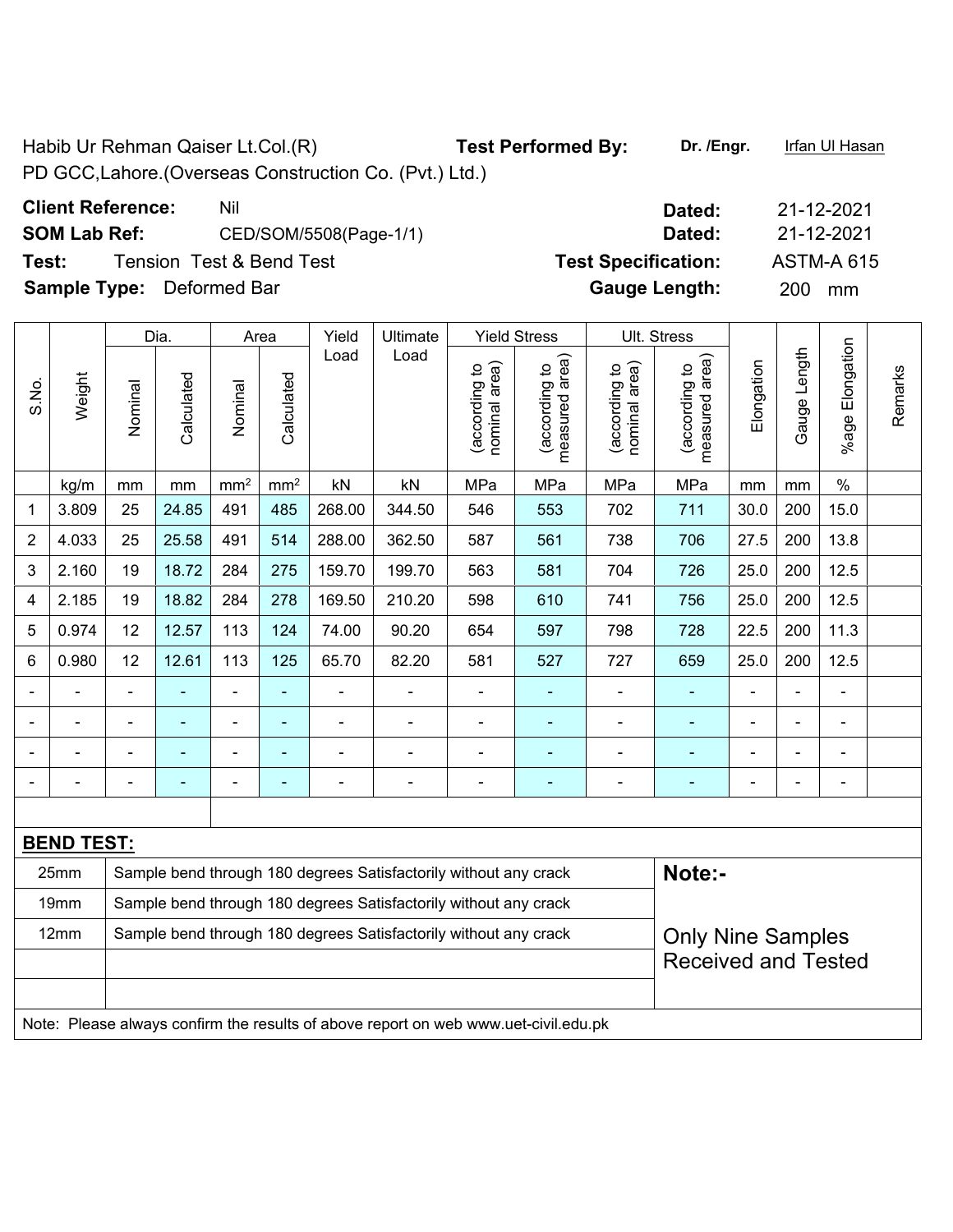Khalid Bashir **Test Performed By:** Dr. /Engr. **Infan Ul Hasan** 

Ittfaq Building Solution (Pvt.)Ltd.(Relliance Cotton Spinning Mills Ltd(Power House Ext.Ferozwatwan))

| <b>Client Reference:</b>         | IBS/RPH/01                          | Dated:                     | 21-12-2021        |
|----------------------------------|-------------------------------------|----------------------------|-------------------|
| <b>SOM Lab Ref:</b>              | CED/SOM/5516(Page-1/1)              | Dated:                     | 21-12-2021        |
| Test:                            | <b>Tension Test &amp; Bend Test</b> | <b>Test Specification:</b> | <b>ASTM-A 615</b> |
| <b>Sample Type:</b> Deformed Bar |                                     | <b>Gauge Length:</b>       | <b>200</b><br>mm  |

|                |                   |                                                                                                | Dia.       |                 | Area                     | Yield  | Ultimate                                                         |                                | <b>Yield Stress</b>                |                                | Ult. Stress                        |                |                |                          |         |
|----------------|-------------------|------------------------------------------------------------------------------------------------|------------|-----------------|--------------------------|--------|------------------------------------------------------------------|--------------------------------|------------------------------------|--------------------------------|------------------------------------|----------------|----------------|--------------------------|---------|
| S.No.          | Weight            | Nominal                                                                                        | Calculated | Nominal         | Calculated               | Load   | Load                                                             | nominal area)<br>(according to | area)<br>(according to<br>measured | nominal area)<br>(according to | area)<br>(according to<br>measured | Elongation     | Gauge Length   | Elongation<br>%age F     | Remarks |
|                | kg/m              | mm                                                                                             | mm         | mm <sup>2</sup> | mm <sup>2</sup>          | kN     | kN                                                               | MPa                            | MPa                                | MPa                            | MPa                                | mm             | mm             | $\%$                     |         |
| 1              | 3.802             | 25                                                                                             | 24.82      | 491             | 484                      | 260.00 | 341.70                                                           | 530                            | 538                                | 696                            | 706                                | 32.5           | 200            | 16.3                     |         |
| $\overline{2}$ | 3.807             | 25                                                                                             | 24.85      | 491             | 485                      | 264.70 | 344.20                                                           | 539                            | 546                                | 701                            | 710                                | 37.5           | 200            | 18.8                     |         |
| 3              | 2.234             | 20                                                                                             | 19.04      | 314             | 285                      | 158.00 | 199.20                                                           | 503                            | 556                                | 634                            | 700                                | 30.0           | 200            | 15.0                     |         |
| 4              | 2.220             | 20                                                                                             | 18.97      | 314             | 283                      | 157.00 | 197.00                                                           | 500                            | 556                                | 627                            | 697                                | 27.5           | 200            | 13.8                     |         |
| 5              | 1.579             | 16                                                                                             | 16.00      | 201             | 201                      | 106.00 | 143.00                                                           | 527                            | 528                                | 711                            | 712                                | 35.0           | 200            | 17.5                     |         |
| 6              | 1.587             | 16                                                                                             | 16.04      | 201             | 202                      | 107.00 | 143.20                                                           | 532                            | 530                                | 712                            | 709                                | 30.0           | 200            | 15.0                     |         |
| 7              | 0.864             | 12                                                                                             | 11.84      | 113             | 110                      | 66.70  | 86.50                                                            | 590                            | 606                                | 765                            | 786                                | 25.0           | 200            | 12.5                     |         |
| 8              | 0.869             | 12                                                                                             | 11.87      | 113             | 111                      | 66.70  | 86.20                                                            | 590                            | 603                                | 762                            | 779                                | 22.5           | 200            | 11.3                     |         |
|                |                   |                                                                                                |            | ۰               | ۰                        |        |                                                                  | $\overline{\phantom{a}}$       | ۰                                  | $\overline{\phantom{0}}$       |                                    |                |                |                          |         |
|                |                   | $\blacksquare$                                                                                 |            | $\blacksquare$  | $\overline{\phantom{0}}$ |        |                                                                  | $\overline{\phantom{0}}$       | -                                  | $\overline{\phantom{0}}$       | $\blacksquare$                     | $\blacksquare$ | $\blacksquare$ | $\overline{\phantom{0}}$ |         |
|                |                   |                                                                                                |            |                 |                          |        |                                                                  |                                |                                    |                                |                                    |                |                |                          |         |
|                | <b>BEND TEST:</b> |                                                                                                |            |                 |                          |        |                                                                  |                                |                                    |                                |                                    |                |                |                          |         |
|                | 25mm              |                                                                                                |            |                 |                          |        | Sample bend through 180 degrees Satisfactorily without any crack |                                |                                    |                                | Note:-                             |                |                |                          |         |
|                | 20mm              |                                                                                                |            |                 |                          |        | Sample bend through 180 degrees Satisfactorily without any crack |                                |                                    |                                |                                    |                |                |                          |         |
|                | 16mm              |                                                                                                |            |                 |                          |        | Sample bend through 180 degrees Satisfactorily without any crack |                                |                                    |                                | <b>Only Twelve Samples</b>         |                |                |                          |         |
|                | 12mm              | <b>Received and Tested</b><br>Sample bend through 180 degrees Satisfactorily without any crack |            |                 |                          |        |                                                                  |                                |                                    |                                |                                    |                |                |                          |         |

Note: Please always confirm the results of above report on web www.uet-civil.edu.pk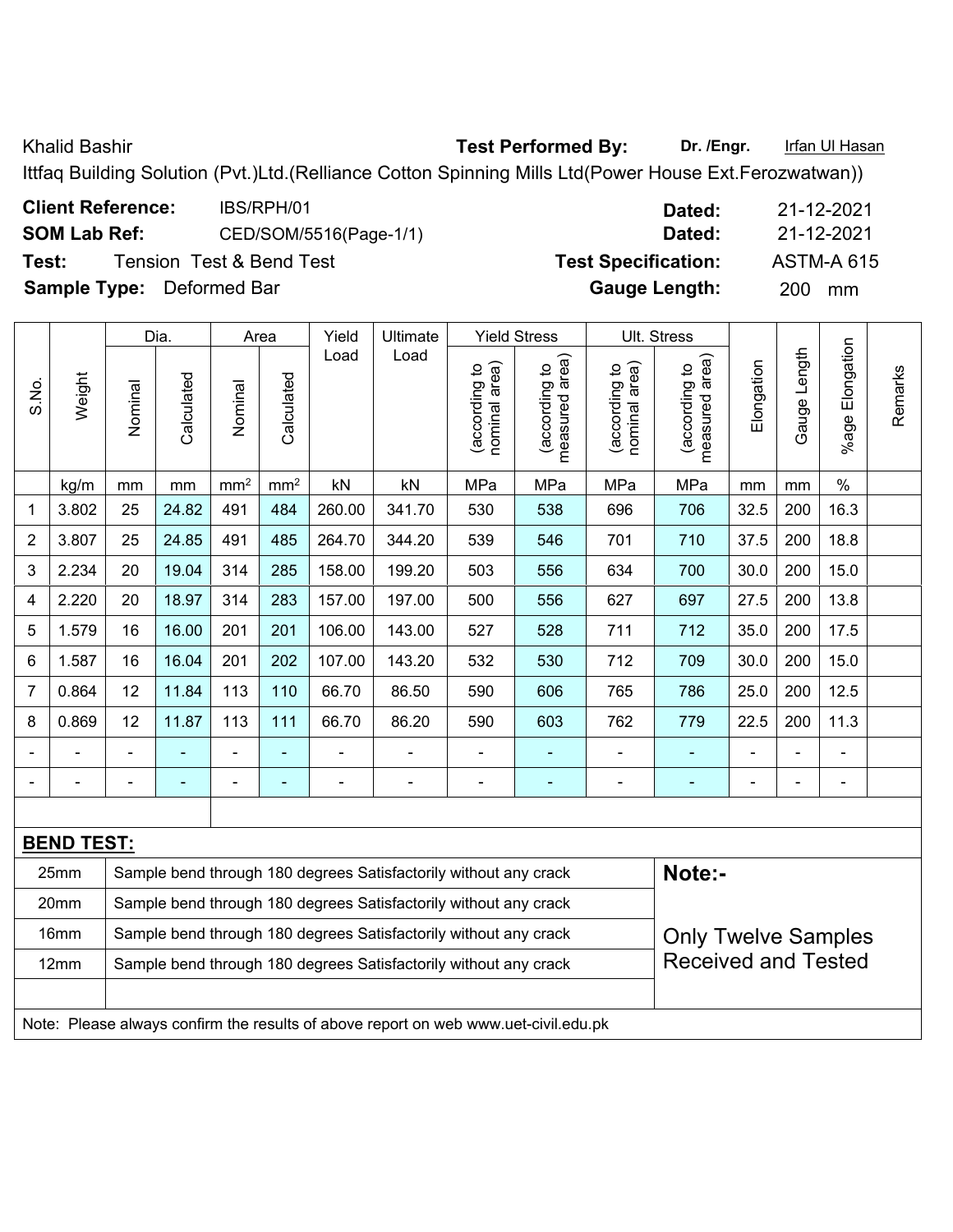Munir Raza **Test Performed By:** Dr. /Engr. Infan Ul Hasan

Riz Builders.(Monoo Squash Court, Aitchison College Lahore.)

| <b>Client Reference:</b><br>Nil |
|---------------------------------|
|---------------------------------|

**Test:** Tension Test & Bend Test **Test Specification:** ASTM-A-615 **Gauge Length:** 8 inch **Sample Type:** Deformed Bar

**SOM Lab Ref:** 5504(Page-1/1) **Dated:** 21-12-2021 **Dated:** 21-12-2021

|                |                   |                                                                  | Dia.                                                             |                          | Area                     | Yield          | Ultimate                                                                            |                                | <b>Yield Stress</b>             |                                | Ult. Stress                     |                         |                |                       |         |  |
|----------------|-------------------|------------------------------------------------------------------|------------------------------------------------------------------|--------------------------|--------------------------|----------------|-------------------------------------------------------------------------------------|--------------------------------|---------------------------------|--------------------------------|---------------------------------|-------------------------|----------------|-----------------------|---------|--|
| S.No.          | Weight            | Nominal                                                          | Calculated                                                       | Nominal                  | Calculated               | Load           | Load                                                                                | nominal area)<br>(according to | (according to<br>measured area) | nominal area)<br>(according to | measured area)<br>(according to | Elongation              | Gauge Length   | Elongation<br>$%$ age | Remarks |  |
|                | lb/ft             | $\#$                                                             | in                                                               | in <sup>2</sup>          | in <sup>2</sup>          | Tons           | Tons                                                                                | psi                            | psi                             | psi                            | psi                             | in                      | in             | $\%$                  |         |  |
| 1              | 2.650             | 8                                                                | 0.996                                                            | 0.79                     | 0.779                    | 25.89          | 37.58                                                                               | 72290                          | 73310                           | 104930                         | 106410                          | 1.20                    | 8.0            | 15.0                  |         |  |
| $\overline{2}$ | 1.433             | 6                                                                | 0.732                                                            | 0.44                     | 0.421                    | 12.46          | 18.32                                                                               | 62440                          | 65260                           | 91820                          | 95960                           | 1.30                    | 8.0            | 16.3                  |         |  |
| 3              | 0.655             | $\overline{4}$                                                   | 0.494                                                            | 0.20                     | 0.192                    | 6.52           | 9.04                                                                                | 71940                          | 74940                           | 99710                          | 103860                          | 1.00                    | 8.0            | 12.5                  |         |  |
|                |                   | $\blacksquare$                                                   |                                                                  | ÷,                       |                          |                | $\overline{\phantom{0}}$                                                            |                                |                                 |                                |                                 |                         |                |                       |         |  |
|                |                   | $\blacksquare$                                                   |                                                                  | $\overline{\phantom{0}}$ |                          | $\blacksquare$ | $\frac{1}{2}$                                                                       | ä,                             | $\blacksquare$                  | ÷,                             | ÷                               | $\blacksquare$          | $\blacksquare$ | ÷,                    |         |  |
|                |                   | $\blacksquare$                                                   | $\blacksquare$                                                   | $\overline{\phantom{0}}$ |                          | -              | -                                                                                   | $\blacksquare$                 | ۰                               | $\overline{\phantom{a}}$       | $\blacksquare$                  | $\blacksquare$          | $\blacksquare$ | ۰                     |         |  |
|                |                   | $\blacksquare$                                                   | ÷,                                                               | $\overline{\phantom{0}}$ | $\overline{\phantom{0}}$ | $\blacksquare$ | ä,                                                                                  | $\blacksquare$                 | ٠                               | $\blacksquare$                 | ÷                               | $\blacksquare$          |                | ÷,                    |         |  |
|                |                   |                                                                  |                                                                  | $\blacksquare$           |                          |                | $\blacksquare$                                                                      |                                |                                 | $\overline{\phantom{a}}$       |                                 |                         |                |                       |         |  |
|                |                   |                                                                  |                                                                  |                          |                          |                | ÷                                                                                   | $\blacksquare$                 |                                 |                                |                                 |                         |                |                       |         |  |
|                |                   |                                                                  |                                                                  | $\blacksquare$           |                          |                | $\overline{\phantom{0}}$                                                            |                                | ٠                               | $\blacksquare$                 | ä,                              |                         |                | $\blacksquare$        |         |  |
|                |                   |                                                                  |                                                                  |                          |                          |                |                                                                                     |                                |                                 |                                |                                 |                         |                |                       |         |  |
|                | <b>BEND TEST:</b> |                                                                  |                                                                  |                          |                          |                |                                                                                     |                                |                                 |                                |                                 |                         |                |                       |         |  |
|                | # 8               |                                                                  |                                                                  |                          |                          |                | Sample bend through 180 degrees Satisfactorily without any crack                    |                                |                                 |                                | Note:-                          |                         |                |                       |         |  |
|                | #6                |                                                                  | Sample bend through 180 degrees Satisfactorily without any crack |                          |                          |                |                                                                                     |                                |                                 |                                |                                 |                         |                |                       |         |  |
|                | #4                | Sample bend through 180 degrees Satisfactorily without any crack |                                                                  |                          |                          |                |                                                                                     |                                |                                 |                                |                                 | <b>Only Six Samples</b> |                |                       |         |  |
|                |                   |                                                                  |                                                                  |                          |                          |                |                                                                                     |                                |                                 |                                | <b>Received and Tested</b>      |                         |                |                       |         |  |
|                |                   |                                                                  |                                                                  |                          |                          |                |                                                                                     |                                |                                 |                                |                                 |                         |                |                       |         |  |
|                |                   |                                                                  |                                                                  |                          |                          |                | Note: Please always confirm the results of above report on web www.uet-civil.edu.pk |                                |                                 |                                |                                 |                         |                |                       |         |  |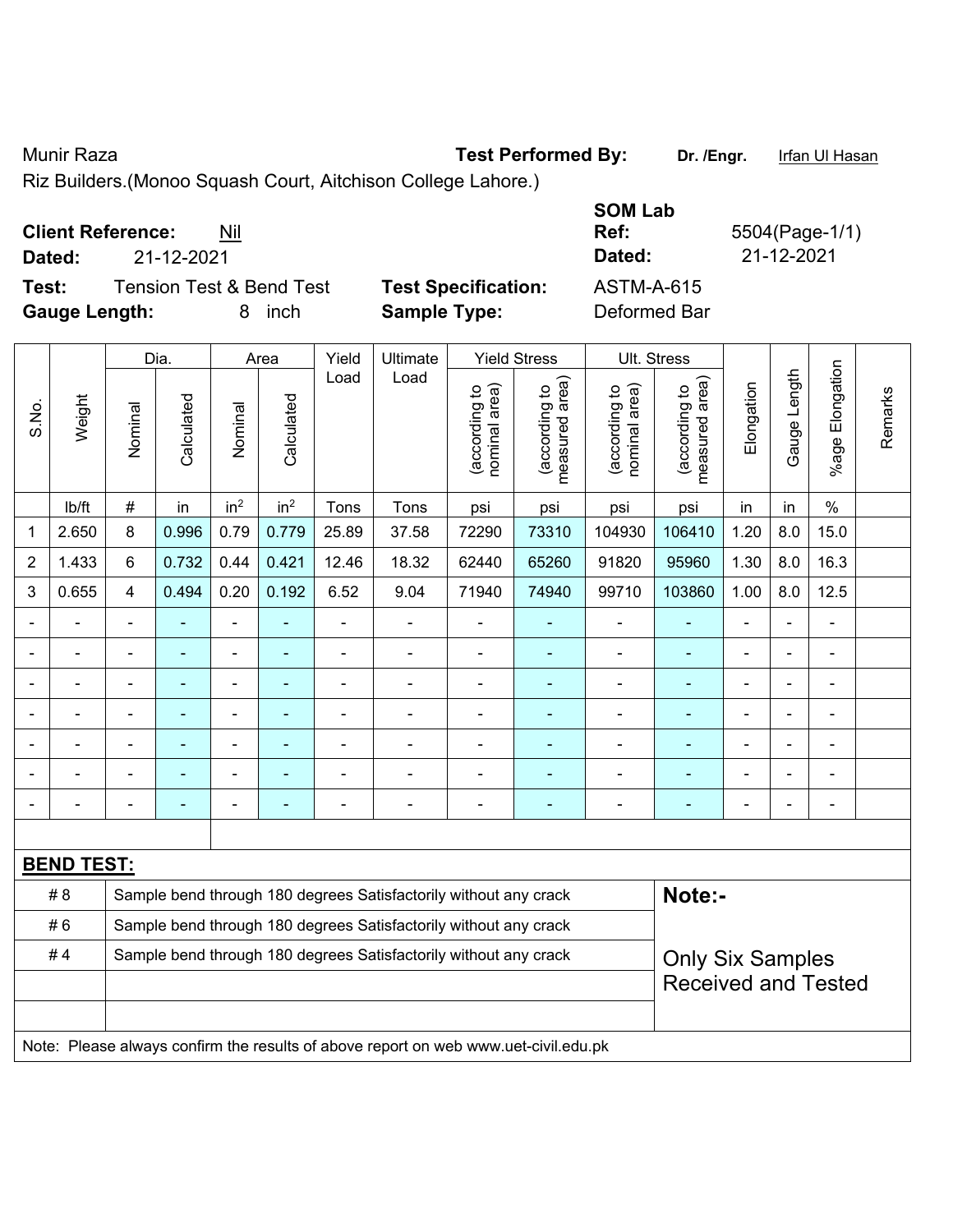Engr. Faizan Hussain **Test Performed By:** Dr. /Engr. Infan Ul Hasan

AE B& W Department.UET Lahore.(Const. Site Of Girls Hostel UET Lahore)

| <b>Client Reference:</b> | <b>B&amp;W/AEN/3025</b> | Ref:   | 5505(Page-1/ |
|--------------------------|-------------------------|--------|--------------|
| Dated:                   | 20-12-2021              | Dated: | 21-12-2021   |

**Test:** Tension Test & Bend Test **Test Specification:** ASTM-A-615 **Gauge Length:** 8 inch **Sample Type:** Deformed Bar (AF Steel)

**SOM Lab Ref:** 5505(Page-1/1)

|                          |                   |                         | Dia.                                                             |                 | Area            | Yield          | Ultimate                                                         |                                | <b>Yield Stress</b>             |                                | Ult. Stress                     |                            |                |                          |         |
|--------------------------|-------------------|-------------------------|------------------------------------------------------------------|-----------------|-----------------|----------------|------------------------------------------------------------------|--------------------------------|---------------------------------|--------------------------------|---------------------------------|----------------------------|----------------|--------------------------|---------|
| S.No.                    | Weight            | Nominal                 | Calculated                                                       | Nominal         | Calculated      | Load           | Load                                                             | nominal area)<br>(according to | measured area)<br>(according to | nominal area)<br>(according to | (according to<br>measured area) | Elongation                 | Gauge Length   | Elongation<br>$%$ age    | Remarks |
|                          | lb/ft             | $\#$                    | in                                                               | in <sup>2</sup> | in <sup>2</sup> | Tons           | Tons                                                             | psi                            | psi                             | psi                            | psi                             | in                         | in             | $\%$                     |         |
| $\mathbf{1}$             | 1.483             | $6\phantom{a}$          | 0.745                                                            | 0.44            | 0.436           | 13.22          | 18.45                                                            | 66270                          | 66880                           | 92480                          | 93330                           | 1.20                       | 8.0            | 15.0                     |         |
| $\overline{2}$           | 1.498             | $6\phantom{a}$          | 0.748                                                            | 0.44            | 0.440           | 13.20          | 18.65                                                            | 66170                          | 66170                           | 93510                          | 93510                           | 1.40                       | 8.0            | 17.5                     |         |
| 3                        | 0.590             | $\overline{4}$          | 0.469                                                            | 0.20            | 0.173           | 6.60           | 8.10                                                             | 72730                          | 84080                           | 89370                          | 103310                          | 1.10                       | 8.0            | 13.8                     |         |
| 4                        | 0.615             | $\overline{\mathbf{4}}$ | 0.480                                                            | 0.20            | 0.181           | 5.93           | 7.49                                                             | 65420                          | 72290                           | 82620                          | 91290                           | 1.00                       | 8.0            | 12.5                     |         |
| $\overline{\phantom{a}}$ |                   |                         |                                                                  |                 |                 |                |                                                                  |                                |                                 |                                |                                 |                            |                |                          |         |
| $\blacksquare$           | $\blacksquare$    | $\blacksquare$          | ä,                                                               | $\blacksquare$  | ۰               | $\blacksquare$ | $\blacksquare$                                                   | $\blacksquare$                 |                                 |                                |                                 | $\blacksquare$             | $\blacksquare$ | ٠                        |         |
| $\overline{\phantom{a}}$ | $\blacksquare$    | ä,                      | ٠                                                                | $\blacksquare$  | ۰               | $\blacksquare$ | $\blacksquare$                                                   | $\blacksquare$                 | $\blacksquare$                  | $\blacksquare$                 | $\blacksquare$                  | $\blacksquare$             | $\blacksquare$ | $\overline{\phantom{0}}$ |         |
| $\overline{a}$           |                   | $\blacksquare$          | $\overline{\phantom{0}}$                                         | ۰               | ۳               | ٠              |                                                                  |                                |                                 | $\overline{\phantom{0}}$       |                                 | $\blacksquare$             |                |                          |         |
|                          |                   |                         |                                                                  |                 |                 |                |                                                                  |                                |                                 |                                |                                 |                            |                |                          |         |
|                          |                   | -                       |                                                                  |                 |                 |                |                                                                  | $\blacksquare$                 | ٠                               |                                | ۰                               | ۰                          |                | ٠                        |         |
|                          |                   |                         |                                                                  |                 |                 |                |                                                                  |                                |                                 |                                |                                 |                            |                |                          |         |
|                          | <b>BEND TEST:</b> |                         |                                                                  |                 |                 |                |                                                                  |                                |                                 |                                |                                 |                            |                |                          |         |
|                          | #6                |                         |                                                                  |                 |                 |                | Sample bend through 180 degrees Satisfactorily without any crack |                                |                                 |                                | Note:-                          |                            |                |                          |         |
|                          | #4                |                         | Sample bend through 180 degrees Satisfactorily without any crack |                 |                 |                |                                                                  |                                |                                 |                                |                                 |                            |                |                          |         |
|                          |                   |                         |                                                                  |                 |                 |                |                                                                  |                                |                                 |                                |                                 | <b>Only Six Samples</b>    |                |                          |         |
|                          |                   |                         |                                                                  |                 |                 |                |                                                                  |                                |                                 |                                |                                 | <b>Received and Tested</b> |                |                          |         |
|                          |                   |                         |                                                                  |                 |                 |                |                                                                  |                                |                                 |                                |                                 |                            |                |                          |         |
|                          |                   |                         |                                                                  |                 |                 |                |                                                                  |                                |                                 |                                |                                 |                            |                |                          |         |

Note: Please always confirm the results of above report on web www.uet-civil.edu.pk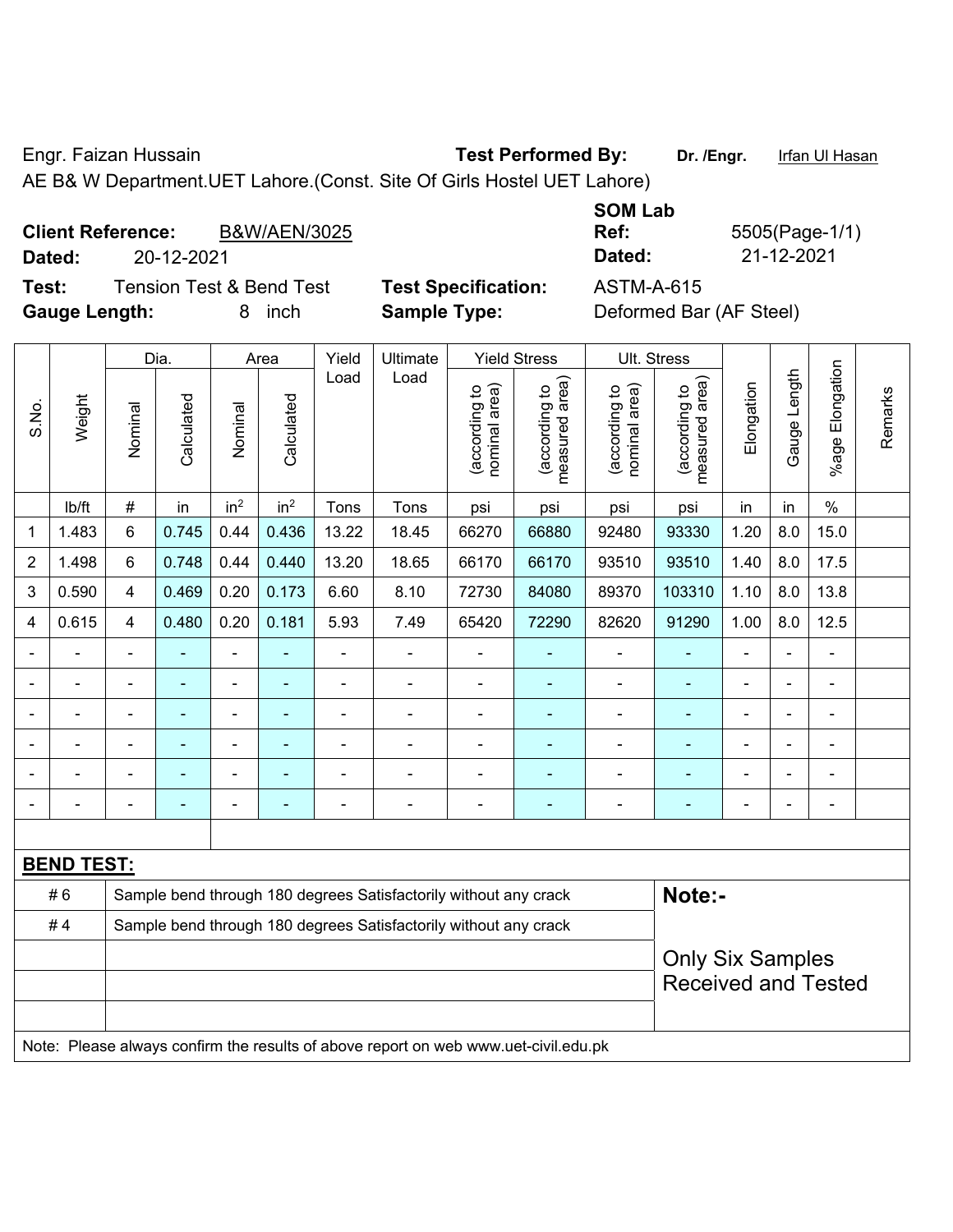Engr. Hasan Nawaz **Test Performed By: Dr. /Engr.** Asad Ali Gillani

CM Zameen Quadrangle.(Const. Of Zameen Quadrangle at Plot No.49,Gulberg-V Lahore)

| Dated:               | <b>Client Reference:</b><br>21-12-2021 | ZD/ZQ/GSW/005                       |                            | <b>SOM Lab</b><br>Ref:<br>Dated: | 5507(Page-1/1)<br>21-12-2021 |
|----------------------|----------------------------------------|-------------------------------------|----------------------------|----------------------------------|------------------------------|
| Test:                |                                        | <b>Tension Test &amp; Bend Test</b> | <b>Test Specification:</b> | ASTM-A-615                       |                              |
| <b>Gauge Length:</b> |                                        | inch                                | <b>Sample Type:</b>        | Deformed Bar                     |                              |

|                |                   | Dia.<br>Yield<br>Ultimate<br><b>Yield Stress</b><br>Ult. Stress<br>Area |                |                              |                 |                |                                                                                     |                                |                                 |                                |                                 |                |                |                 |         |
|----------------|-------------------|-------------------------------------------------------------------------|----------------|------------------------------|-----------------|----------------|-------------------------------------------------------------------------------------|--------------------------------|---------------------------------|--------------------------------|---------------------------------|----------------|----------------|-----------------|---------|
| S.No.          | Weight            | Nominal                                                                 | Calculated     | Nominal                      | Calculated      | Load           | Load                                                                                | nominal area)<br>(according to | (according to<br>measured area) | nominal area)<br>(according to | (according to<br>measured area) | Elongation     | Gauge Length   | %age Elongation | Remarks |
|                | lb/ft             | $\#$                                                                    | in             | in <sup>2</sup>              | in <sup>2</sup> | Tons           | Tons                                                                                | psi                            | psi                             | psi                            | psi                             | in             | in             | $\%$            |         |
| $\mathbf 1$    | 2.646             | 8                                                                       | 0.995          | 0.79                         | 0.778           | 25.05          | 32.69                                                                               | 69920                          | 71000                           | 91270                          | 92670                           | 1.50           | 8.0            | 18.8            |         |
| $\overline{2}$ | 2.653             | 8                                                                       | 0.997          | 0.79                         | 0.780           | 26.78          | 36.77                                                                               | 74760                          | 75720                           | 102650                         | 103960                          | 1.30           | 8.0            | 16.3            |         |
| $\blacksquare$ | $\blacksquare$    | $\blacksquare$                                                          | ÷,             | ÷,                           | $\blacksquare$  | ÷,             | $\blacksquare$                                                                      | $\blacksquare$                 | ÷                               | $\overline{\phantom{a}}$       | ÷                               | $\blacksquare$ | $\blacksquare$ | $\blacksquare$  |         |
|                | $\blacksquare$    | $\blacksquare$                                                          | ä,             | $\qquad \qquad \blacksquare$ | ۰               | $\blacksquare$ | $\overline{\phantom{a}}$                                                            | $\blacksquare$                 | $\blacksquare$                  | $\blacksquare$                 | $\blacksquare$                  | Ē,             |                | $\blacksquare$  |         |
|                | $\blacksquare$    | $\blacksquare$                                                          | ä,             | ÷,                           | ۰               | ä,             | $\blacksquare$                                                                      | $\blacksquare$                 | ٠                               | $\blacksquare$                 | $\blacksquare$                  | $\blacksquare$ |                | $\blacksquare$  |         |
|                | ÷                 |                                                                         | $\blacksquare$ |                              |                 | $\blacksquare$ | Ē,                                                                                  | ä,                             |                                 | $\blacksquare$                 | $\blacksquare$                  |                |                | $\blacksquare$  |         |
|                |                   |                                                                         |                | ۳                            |                 |                |                                                                                     |                                |                                 |                                |                                 |                |                |                 |         |
|                |                   |                                                                         |                | ä,                           |                 |                | Ē,                                                                                  | $\blacksquare$                 |                                 |                                |                                 |                |                |                 |         |
|                |                   |                                                                         |                | -                            |                 |                |                                                                                     | $\blacksquare$                 | ۰                               |                                |                                 |                |                | $\blacksquare$  |         |
|                | $\blacksquare$    | $\blacksquare$                                                          | ۰              | $\overline{\phantom{a}}$     | ٠               | $\blacksquare$ | $\blacksquare$                                                                      | $\blacksquare$                 | ٠                               | $\blacksquare$                 | $\overline{a}$                  | $\blacksquare$ | $\blacksquare$ | $\blacksquare$  |         |
|                |                   |                                                                         |                |                              |                 |                |                                                                                     |                                |                                 |                                |                                 |                |                |                 |         |
|                | <b>BEND TEST:</b> |                                                                         |                |                              |                 |                |                                                                                     |                                |                                 |                                |                                 |                |                |                 |         |
|                | # 8               |                                                                         |                |                              |                 |                | Sample bend through 180 degrees Satisfactorily without any crack                    |                                |                                 |                                | Note:-                          |                |                |                 |         |
|                |                   |                                                                         |                |                              |                 |                |                                                                                     |                                |                                 |                                |                                 |                |                |                 |         |
|                |                   | <b>Only Three Samples</b><br><b>Received and Tested</b>                 |                |                              |                 |                |                                                                                     |                                |                                 |                                |                                 |                |                |                 |         |
|                |                   |                                                                         |                |                              |                 |                | Note: Please always confirm the results of above report on web www.uet-civil.edu.pk |                                |                                 |                                |                                 |                |                |                 |         |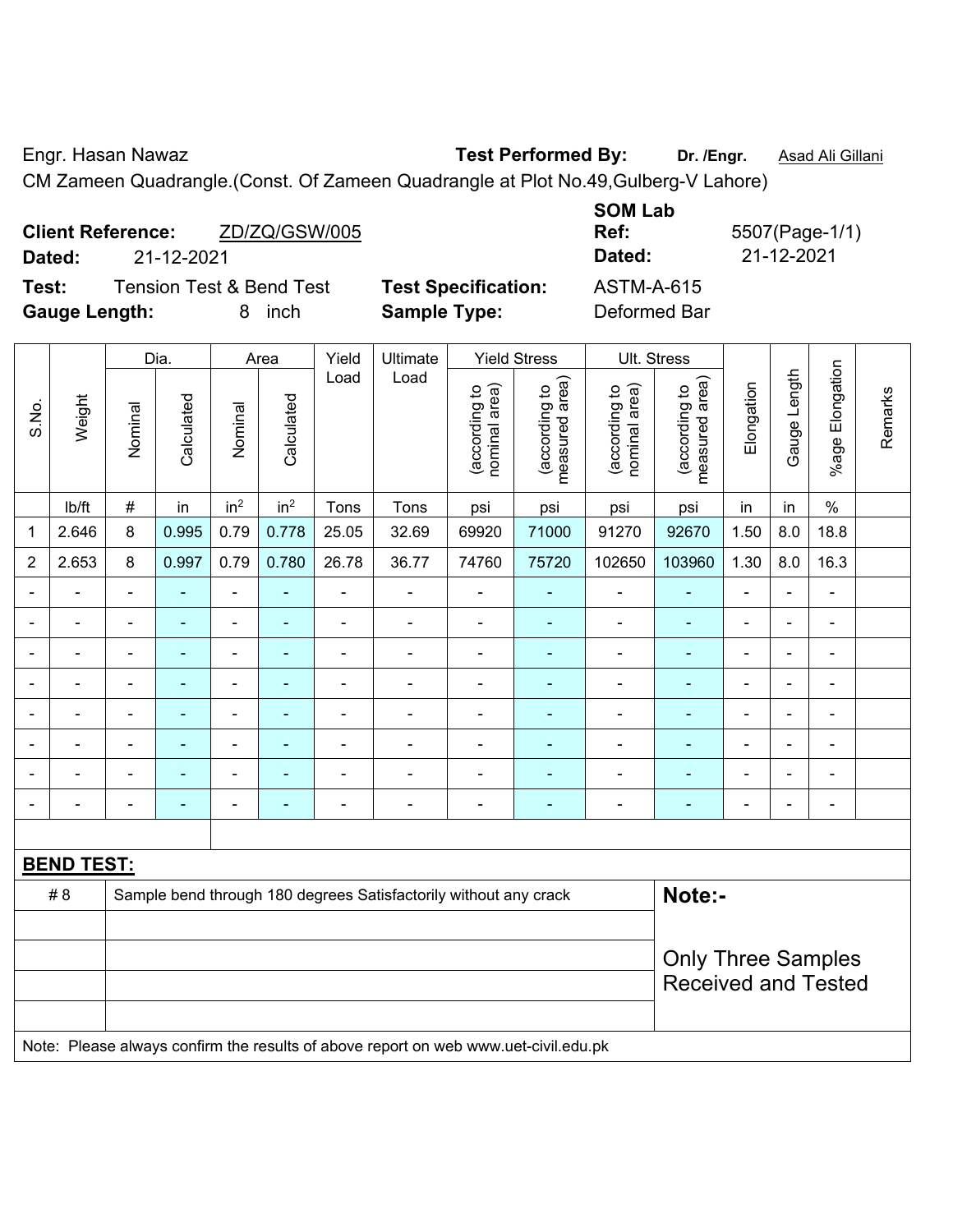Engr. Hassan Mehmood **Test Performed By: Dr. /Engr.** S Asad Ali Gillani

RE G3 Engg Consultants(Const.of Newlife Residency Appartments at 273/1Q Block Ph-II DHA.Lhr)

| <b>Client Reference:</b> | G3/DHA-NLD/RE/014 |
|--------------------------|-------------------|
|--------------------------|-------------------|

**Test:** Tension Test & Bend Test **Test Specification:** ASTM-A-615 **Gauge Length:** 8 inch **Sample Type:** Deformed Bar (AF Steel)

**SOM Lab Ref:** 5509(Page-1/2) **Dated:** 20-12-2021 **Dated:** 21-12-2021

|       |                   |                                                                  | Dia.           |                 | Area            | Yield | Ultimate                                                                            |                                | <b>Yield Stress</b>             | Ult. Stress                    |                                 |                |              |                       |         |
|-------|-------------------|------------------------------------------------------------------|----------------|-----------------|-----------------|-------|-------------------------------------------------------------------------------------|--------------------------------|---------------------------------|--------------------------------|---------------------------------|----------------|--------------|-----------------------|---------|
| S.No. | Weight            | Nominal                                                          | Calculated     | Nominal         | Calculated      | Load  | Load                                                                                | nominal area)<br>(according to | (according to<br>measured area) | nominal area)<br>(according to | (according to<br>measured area) | Elongation     | Gauge Length | Elongation<br>$%$ age | Remarks |
|       | lb/ft             | $\#$                                                             | in             | in <sup>2</sup> | in <sup>2</sup> | Tons  | Tons                                                                                | psi                            | psi                             | psi                            | psi                             | in             | in           | $\frac{0}{0}$         |         |
| 1     | 2.656             | 8                                                                | 0.997          | 0.79            | 0.781           | 22.12 | 34.37                                                                               | 61760                          | 62470                           | 95960                          | 97070                           | 1.10           | 8.0          | 13.8                  |         |
| 2     | 2.692             | 8                                                                | 1.004          | 0.79            | 0.791           | 19.88 | 29.23                                                                               | 55500                          | 55430                           | 81590                          | 81490                           | 1.90           | 8.0          | 23.8                  |         |
| 3     | 2.690             | 8                                                                | 1.004          | 0.79            | 0.791           | 20.08 | 29.43                                                                               | 56060                          | 55990                           | 82160                          | 82060                           | 1.70           | 8.0          | 21.3                  |         |
| 4     | 1.493             | 6                                                                | 0.748          | 0.44            | 0.439           | 13.56 | 19.03                                                                               | 67960                          | 68110                           | 95400                          | 95610                           | 1.20           | 8.0          | 15.0                  |         |
| 5     | 1.502             | 6                                                                | 0.749          | 0.44            | 0.441           | 14.55 | 19.54                                                                               | 72910                          | 72750                           | 97950                          | 97730                           | 1.50           | 8.0          | 18.8                  |         |
| 6     | 1.486             | 6                                                                | 0.746          | 0.44            | 0.437           | 13.76 | 18.93                                                                               | 68980                          | 69450                           | 94880                          | 95540                           | 1.10           | 8.0          | 13.8                  |         |
|       |                   | $\blacksquare$                                                   |                | $\blacksquare$  |                 | ä,    | ÷,                                                                                  | $\blacksquare$                 |                                 | $\blacksquare$                 |                                 | L,             |              | $\blacksquare$        |         |
|       |                   | $\blacksquare$                                                   | $\blacksquare$ | $\blacksquare$  | ÷               | Ē,    | $\overline{\phantom{0}}$                                                            | $\blacksquare$                 | $\blacksquare$                  | $\blacksquare$                 | $\blacksquare$                  | $\blacksquare$ |              | $\blacksquare$        |         |
|       |                   | ä,                                                               | ä,             | $\frac{1}{2}$   |                 |       | ÷                                                                                   | ä,                             | ٠                               | $\blacksquare$                 | $\blacksquare$                  |                |              | $\blacksquare$        |         |
|       |                   | ÷,                                                               |                | ÷               | ۰               | Ē,    | $\overline{\phantom{0}}$                                                            | ä,                             | $\blacksquare$                  | $\blacksquare$                 | $\blacksquare$                  | Ē,             |              | $\blacksquare$        |         |
|       |                   |                                                                  |                |                 |                 |       |                                                                                     |                                |                                 |                                |                                 |                |              |                       |         |
|       | <b>BEND TEST:</b> |                                                                  |                |                 |                 |       |                                                                                     |                                |                                 |                                |                                 |                |              |                       |         |
|       | # 8               |                                                                  |                |                 |                 |       | Sample bend through 180 degrees Satisfactorily without any crack                    |                                |                                 |                                | Note:-                          |                |              |                       |         |
|       | #6                | Sample bend through 180 degrees Satisfactorily without any crack |                |                 |                 |       |                                                                                     |                                |                                 |                                |                                 |                |              |                       |         |
|       |                   |                                                                  |                |                 |                 |       |                                                                                     |                                |                                 |                                | <b>Only Eight Samples</b>       |                |              |                       |         |
|       |                   |                                                                  |                |                 |                 |       |                                                                                     |                                |                                 |                                | <b>Received and Tested</b>      |                |              |                       |         |
|       |                   |                                                                  |                |                 |                 |       |                                                                                     |                                |                                 |                                |                                 |                |              |                       |         |
|       |                   |                                                                  |                |                 |                 |       | Note: Please always confirm the results of above report on web www.uet-civil.edu.pk |                                |                                 |                                |                                 |                |              |                       |         |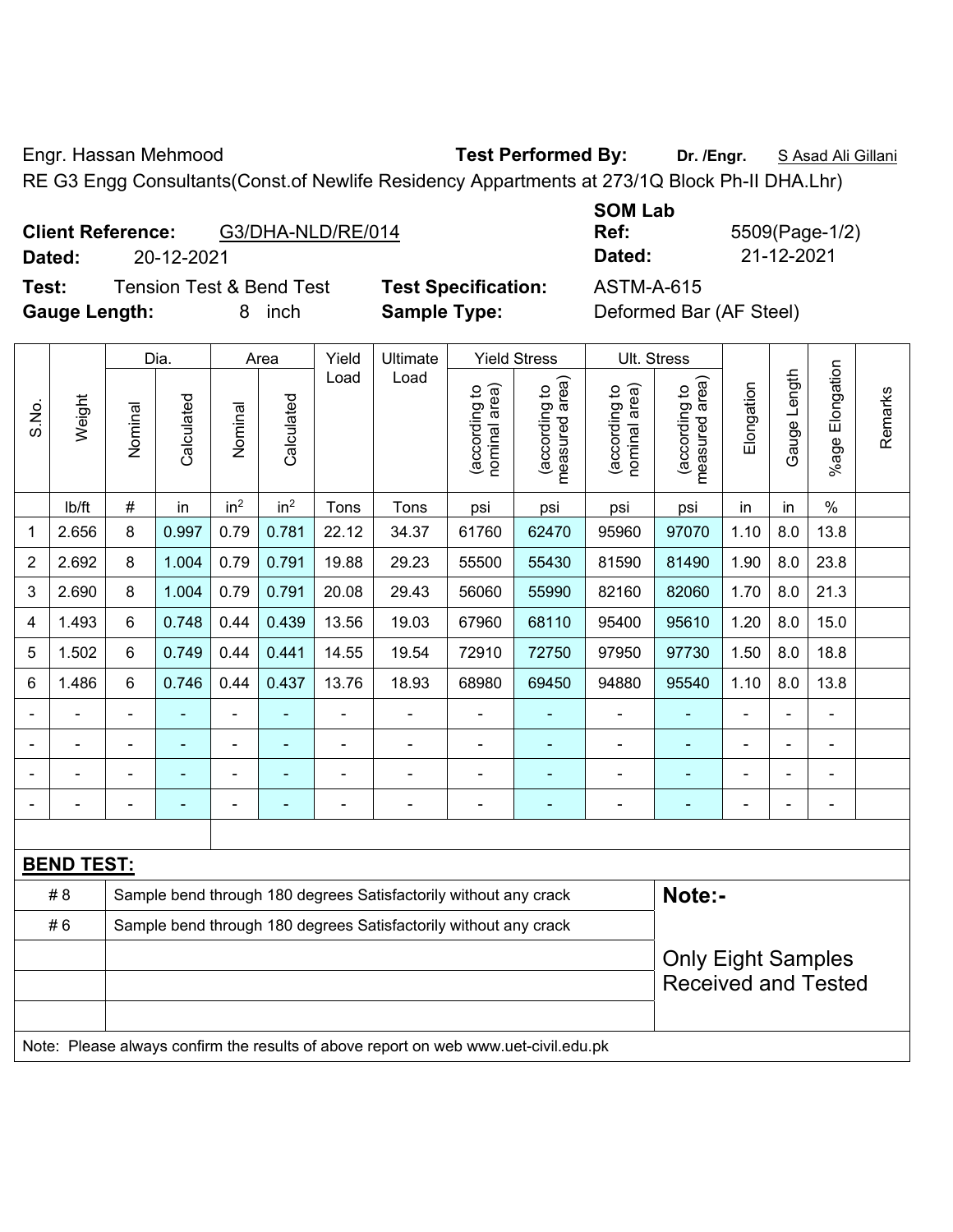Engr. Hassan Mehmood **Test Performed By: Dr. /Engr.** S Asad Ali Gillani

RE G3 Engg Consultants(Const.of Newlife Residency Appartments at 273/1Q Block Ph-II DHA.Lhr)

| G3/DHA-NLD/RE/013 |
|-------------------|
|                   |

**Test:** Tension Test & Bend Test **Test Specification:** ASTM-A-615 **Gauge Length:** 8 inch **Sample Type:** Deformed Bar (AF Steel)

**SOM Lab Ref:** 5509(Page-2/2) **Dated:** 20-12-2021 **Dated:** 21-12-2021

|                |                   |                          | Dia.           |                          | Area            | Yield          | Ultimate                                                                            |                                | <b>Yield Stress</b>                         |                                | Ult. Stress                     |                          |                |                |         |
|----------------|-------------------|--------------------------|----------------|--------------------------|-----------------|----------------|-------------------------------------------------------------------------------------|--------------------------------|---------------------------------------------|--------------------------------|---------------------------------|--------------------------|----------------|----------------|---------|
|                |                   |                          |                |                          |                 | Load           | Load                                                                                |                                |                                             |                                |                                 |                          |                | Elongation     |         |
| S.No.          | Weight            | Nominal                  | Calculated     | Nominal                  | Calculated      |                |                                                                                     | nominal area)<br>(according to | (according to<br>measured area)<br>measured | nominal area)<br>(according to | (according to<br>measured area) | Elongation               | Gauge Length   | $%$ age        | Remarks |
|                | lb/ft             | $\#$                     | in             | in <sup>2</sup>          | in <sup>2</sup> | Tons           | Tons                                                                                | psi                            | psi                                         | psi                            | psi                             | in                       | in             | $\%$           |         |
| 1              | 0.657             | $\overline{4}$           | 0.496          | 0.20                     | 0.193           | 8.02           | 10.06                                                                               | 88470                          | 91680                                       | 110950                         | 114970                          | 0.90                     | 8.0            | 11.3           |         |
| $\overline{2}$ | 0.646             | 4                        | 0.492          | 0.20                     | 0.190           | 7.80           | 9.55                                                                                | 85990                          | 90520                                       | 105330                         | 110870                          | 0.90                     | 8.0            | 11.3           |         |
| 3              | 0.646             | 4                        | 0.492          | 0.20                     | 0.190           | 7.36           | 9.60                                                                                | 81160                          | 85430                                       | 105890                         | 111460                          | 0.90                     | 8.0            | 11.3           |         |
| $\blacksquare$ | ÷                 | $\blacksquare$           | $\blacksquare$ | ÷,                       |                 | $\blacksquare$ | ÷,                                                                                  | $\blacksquare$                 | $\overline{\phantom{a}}$                    | $\blacksquare$                 | ٠                               | $\blacksquare$           | $\blacksquare$ | $\blacksquare$ |         |
| $\blacksquare$ | $\blacksquare$    | $\blacksquare$           | $\blacksquare$ | $\overline{\phantom{0}}$ | $\blacksquare$  | $\blacksquare$ | $\frac{1}{2}$                                                                       | $\blacksquare$                 | $\blacksquare$                              | $\blacksquare$                 | $\blacksquare$                  | $\blacksquare$           |                | $\blacksquare$ |         |
|                |                   | $\blacksquare$           | ä,             | $\blacksquare$           |                 | $\blacksquare$ | $\blacksquare$                                                                      | $\blacksquare$                 | $\blacksquare$                              | $\blacksquare$                 |                                 |                          |                | $\blacksquare$ |         |
|                |                   | $\blacksquare$           | -              | $\blacksquare$           |                 |                | $\blacksquare$                                                                      | $\blacksquare$                 |                                             | $\blacksquare$                 |                                 |                          |                | $\blacksquare$ |         |
| $\blacksquare$ |                   | $\blacksquare$           | $\blacksquare$ | $\blacksquare$           |                 | $\blacksquare$ | $\blacksquare$                                                                      | $\blacksquare$                 |                                             | $\blacksquare$                 |                                 | $\blacksquare$           |                | $\blacksquare$ |         |
|                |                   | $\blacksquare$           | -              | ۰                        |                 |                | $\blacksquare$                                                                      |                                |                                             | ٠                              |                                 |                          |                | $\blacksquare$ |         |
| $\blacksquare$ |                   | $\blacksquare$           | $\blacksquare$ | ۰                        | $\overline{a}$  | $\blacksquare$ | $\overline{\phantom{a}}$                                                            | $\blacksquare$                 | $\blacksquare$                              | $\overline{a}$                 | $\overline{\phantom{0}}$        | $\overline{\phantom{0}}$ |                | $\blacksquare$ |         |
|                |                   |                          |                |                          |                 |                |                                                                                     |                                |                                             |                                |                                 |                          |                |                |         |
|                | <b>BEND TEST:</b> |                          |                |                          |                 |                |                                                                                     |                                |                                             |                                |                                 |                          |                |                |         |
|                | #4                |                          |                |                          |                 |                | Sample bend through 180 degrees Satisfactorily without any crack                    |                                |                                             |                                | Note:-                          |                          |                |                |         |
|                |                   |                          |                |                          |                 |                |                                                                                     |                                |                                             |                                |                                 |                          |                |                |         |
|                |                   | <b>Only Four Samples</b> |                |                          |                 |                |                                                                                     |                                |                                             |                                |                                 |                          |                |                |         |
|                |                   |                          |                |                          |                 |                |                                                                                     |                                |                                             |                                | <b>Received and Tested</b>      |                          |                |                |         |
|                |                   |                          |                |                          |                 |                |                                                                                     |                                |                                             |                                |                                 |                          |                |                |         |
|                |                   |                          |                |                          |                 |                | Note: Please always confirm the results of above report on web www.uet-civil.edu.pk |                                |                                             |                                |                                 |                          |                |                |         |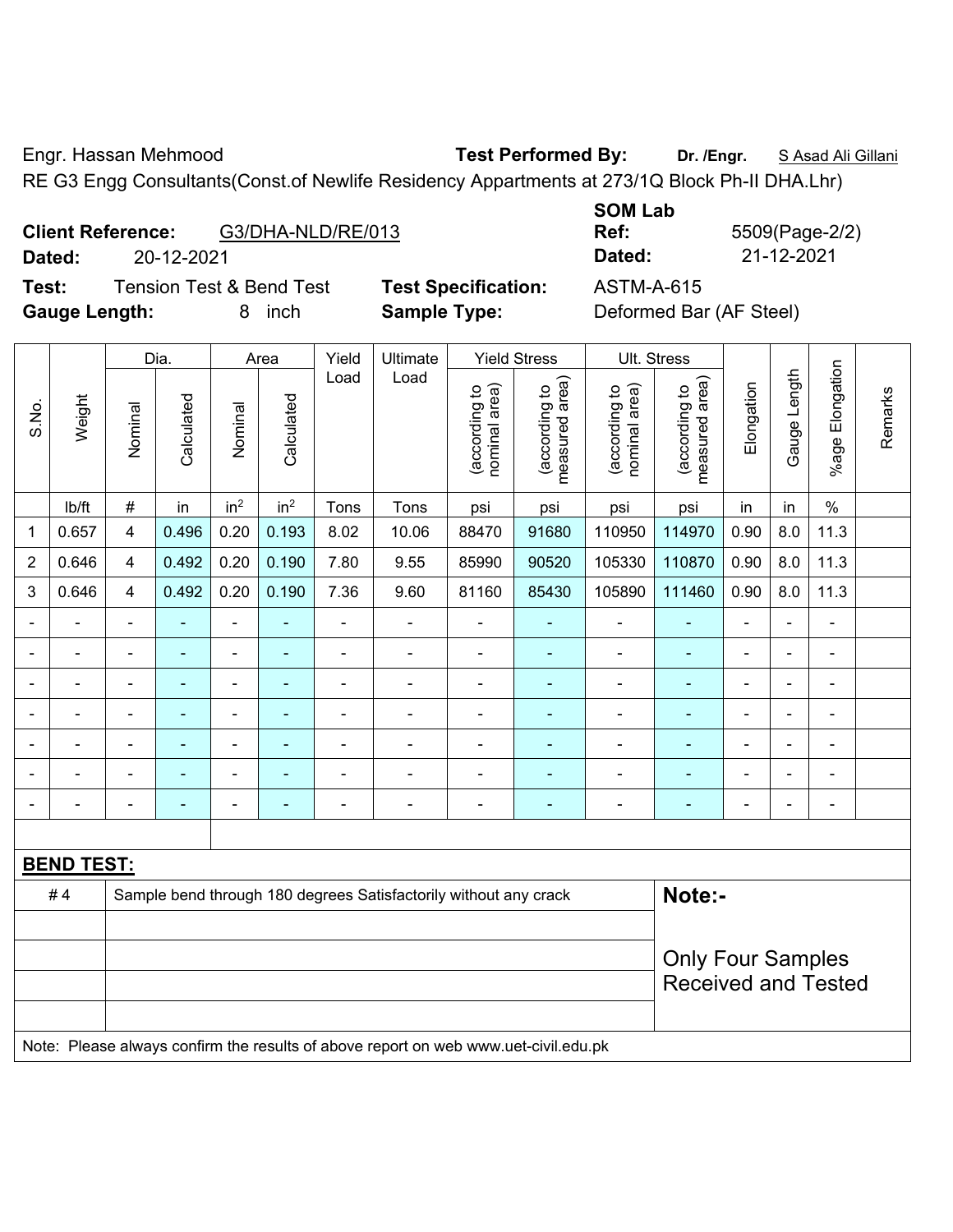Yasir Ahmad **Test Performed By:** Dr. /Engr. Infan Ul Hasan GM-Works FF Steel Lahore.

**Client Reference:** Nil

**Test:** Tension Test & Bend Test **Test Specification:** ASTM-A-615 **Gauge Length:** 8 inch **Sample Type:** Deformed Bar

**SOM Lab Ref:** 5511(Page-1/1) **Dated:** 13-12-2021 **Dated:** 21-12-2021

|                |                   | <b>Yield Stress</b><br>Dia.<br>Yield<br>Ultimate<br>Area |                        |                              |                 |                          |                                                                                     |                                |                                 |                                | Ult. Stress                     |                |                |                              |         |
|----------------|-------------------|----------------------------------------------------------|------------------------|------------------------------|-----------------|--------------------------|-------------------------------------------------------------------------------------|--------------------------------|---------------------------------|--------------------------------|---------------------------------|----------------|----------------|------------------------------|---------|
| S.No.          | Weight            | Nominal                                                  | Calculated             | Nominal                      | Calculated      | Load                     | Load                                                                                | nominal area)<br>(according to | (according to<br>measured area) | (according to<br>nominal area) | (according to<br>measured area) | Elongation     | Gauge Length   | %age Elongation              | Remarks |
|                | Ib/ft             | $\#$                                                     | in                     | in <sup>2</sup>              | in <sup>2</sup> | Tons                     | Tons                                                                                | psi                            | psi                             | psi                            | psi                             | in             | in             | $\%$                         |         |
| 1              | 1.492             | $6\phantom{1}$                                           | 0.747                  | 0.44                         | 0.438           | 16.11                    | 20.41                                                                               | 80730                          | 81100                           | 102290                         | 102760                          | 1.00           | 8.0            | 12.5                         |         |
| $\overline{2}$ | 1.502             | $6\phantom{1}$                                           | 0.749                  | 0.44                         | 0.441           | 16.21                    | 20.74                                                                               | 81240                          | 81060                           | 103980                         | 103740                          | 1.20           | 8.0            | 15.0                         |         |
|                |                   |                                                          |                        | ÷,                           |                 | ä,                       | ÷                                                                                   | ÷,                             |                                 |                                |                                 | ä,             | ÷.             | ÷,                           |         |
|                | $\blacksquare$    | $\blacksquare$                                           | $\blacksquare$         | ÷,                           | ٠               | ä,                       | $\blacksquare$                                                                      | $\blacksquare$                 | $\blacksquare$                  | $\blacksquare$                 | $\blacksquare$                  | $\blacksquare$ | $\blacksquare$ | ۰                            |         |
|                | $\blacksquare$    | $\blacksquare$                                           | $\blacksquare$         | $\overline{\phantom{0}}$     | $\blacksquare$  | $\blacksquare$           | $\overline{\phantom{a}}$                                                            | $\overline{\phantom{a}}$       | $\blacksquare$                  | $\overline{\phantom{a}}$       | $\qquad \qquad \blacksquare$    | $\blacksquare$ | ÷.             | $\overline{\phantom{0}}$     |         |
|                | $\blacksquare$    | $\blacksquare$                                           | ÷,                     | $\overline{\phantom{0}}$     |                 | $\overline{\phantom{a}}$ | ÷                                                                                   | ÷                              | $\blacksquare$                  | $\overline{\phantom{a}}$       | $\blacksquare$                  | $\blacksquare$ | ÷.             | $\overline{\phantom{0}}$     |         |
|                |                   | $\blacksquare$                                           | ä,                     | $\blacksquare$               |                 | ä,                       | ÷                                                                                   | $\blacksquare$                 |                                 | $\blacksquare$                 | $\blacksquare$                  | $\blacksquare$ | $\blacksquare$ | $\blacksquare$               |         |
|                |                   |                                                          |                        | ۰                            |                 | Ē,                       | ÷                                                                                   | $\blacksquare$                 |                                 | $\blacksquare$                 | ۰                               | $\blacksquare$ | $\blacksquare$ | ۰                            |         |
|                | $\blacksquare$    | $\blacksquare$                                           | ۰                      | $\qquad \qquad \blacksquare$ |                 | ٠                        | $\blacksquare$                                                                      | $\overline{\phantom{a}}$       | ٠                               | $\overline{\phantom{a}}$       | ۰                               | $\blacksquare$ | $\blacksquare$ | $\qquad \qquad \blacksquare$ |         |
|                |                   | $\blacksquare$                                           | ۰                      | ÷                            |                 | $\blacksquare$           | $\frac{1}{2}$                                                                       | $\blacksquare$                 | $\blacksquare$                  | $\blacksquare$                 | $\qquad \qquad \blacksquare$    | $\blacksquare$ | ÷.             | $\blacksquare$               |         |
|                |                   |                                                          |                        |                              |                 |                          |                                                                                     |                                |                                 |                                |                                 |                |                |                              |         |
|                | <b>BEND TEST:</b> |                                                          |                        |                              |                 |                          |                                                                                     |                                |                                 |                                |                                 |                |                |                              |         |
|                |                   |                                                          | No Bend test performed |                              |                 |                          |                                                                                     |                                |                                 |                                | Note:-                          |                |                |                              |         |
|                |                   |                                                          |                        |                              |                 |                          |                                                                                     |                                |                                 |                                |                                 |                |                |                              |         |
|                |                   |                                                          |                        |                              |                 |                          |                                                                                     |                                |                                 |                                | <b>Only Two Samples</b>         |                |                |                              |         |
|                |                   |                                                          |                        |                              |                 |                          |                                                                                     |                                |                                 |                                | <b>Received and Tested</b>      |                |                |                              |         |
|                |                   |                                                          |                        |                              |                 |                          |                                                                                     |                                |                                 |                                |                                 |                |                |                              |         |
|                |                   |                                                          |                        |                              |                 |                          | Note: Please always confirm the results of above report on web www.uet-civil.edu.pk |                                |                                 |                                |                                 |                |                |                              |         |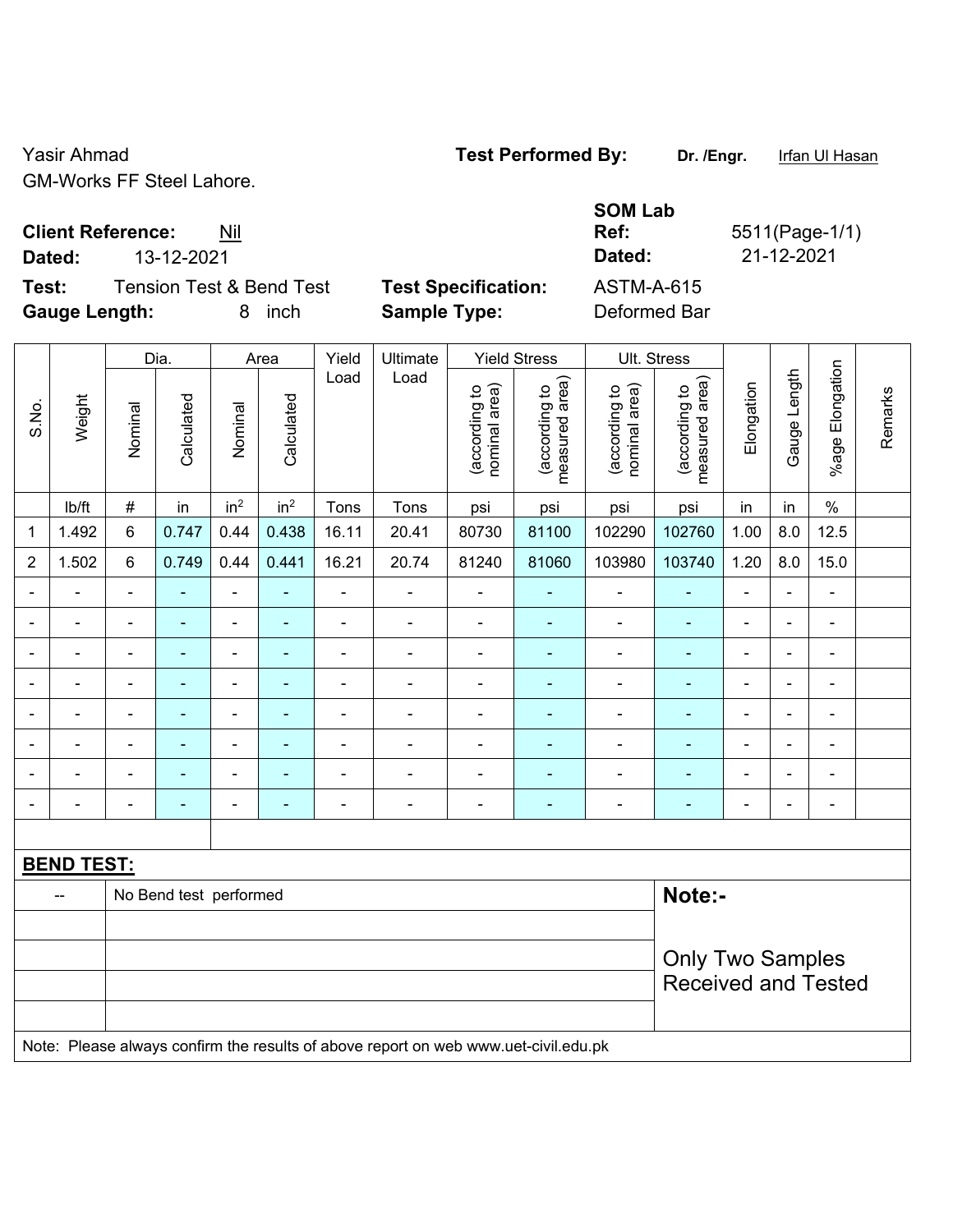Sub Divisional Officer, **Test Performed By:** Dr. /Engr. Infan Ul hasan

Highway Sub Div.Gojra.(Dualization of Faisalabad-Jhang Rd Bridge work Distt. Toba Tek Singh)

| <b>Client Reference:</b><br>51/G<br>11-11-2021<br>Dated:                          |                                                   | <b>SOM Lab</b><br>Ref:<br>Dated:  | 5512(Page-1/1)<br>21-12-2021 |
|-----------------------------------------------------------------------------------|---------------------------------------------------|-----------------------------------|------------------------------|
| <b>Tension Test &amp; Bend Test</b><br>Test:<br><b>Gauge Length:</b><br>inch<br>8 | <b>Test Specification:</b><br><b>Sample Type:</b> | <b>ASTM-A-615</b><br>Deformed Bar |                              |

|                |                   |                         | Dia.           |                 | Area                     | Yield          | Ultimate                                                                            |                                | <b>Yield Stress</b>             |                                | Ult. Stress                     |                |                |                          |         |  |
|----------------|-------------------|-------------------------|----------------|-----------------|--------------------------|----------------|-------------------------------------------------------------------------------------|--------------------------------|---------------------------------|--------------------------------|---------------------------------|----------------|----------------|--------------------------|---------|--|
| S.No.          | Weight            | Nominal                 | Calculated     | Nominal         | Calculated               | Load           | Load                                                                                | nominal area)<br>(according to | (according to<br>measured area) | nominal area)<br>(according to | measured area)<br>(according to | Elongation     | Gauge Length   | %age Elongation          | Remarks |  |
|                | Ib/ft             | $\#$                    | in             | in <sup>2</sup> | in <sup>2</sup>          | Tons           | Tons                                                                                | psi                            | psi                             | psi                            | psi                             | in             | in             | $\%$                     |         |  |
| 1              | 0.648             | $\overline{\mathbf{4}}$ | 0.492          | 0.20            | 0.190                    | 5.91           | 8.48                                                                                | 65200                          | 68630                           | 93530                          | 98450                           | 1.00           | 8.0            | 12.5                     |         |  |
|                |                   | $\blacksquare$          | ÷              | ÷               | ٠                        | ÷              | $\blacksquare$                                                                      | $\blacksquare$                 | $\blacksquare$                  | $\overline{\phantom{a}}$       | $\blacksquare$                  | $\blacksquare$ | $\blacksquare$ | $\blacksquare$           |         |  |
|                | $\blacksquare$    | $\blacksquare$          | $\blacksquare$ | $\blacksquare$  | ۰                        | $\blacksquare$ | $\overline{\phantom{a}}$                                                            | $\blacksquare$                 | ۰                               | $\overline{\phantom{a}}$       | $\blacksquare$                  | $\blacksquare$ | $\blacksquare$ | $\blacksquare$           |         |  |
|                | $\blacksquare$    | $\blacksquare$          | $\blacksquare$ | ÷,              | ۰                        | $\blacksquare$ | Ē,                                                                                  | $\blacksquare$                 | ÷                               | $\overline{a}$                 | $\blacksquare$                  | $\blacksquare$ | ٠              | ä,                       |         |  |
|                | $\blacksquare$    | $\blacksquare$          | ä,             | $\blacksquare$  | $\blacksquare$           | ä,             | $\blacksquare$                                                                      | $\blacksquare$                 | ÷                               | $\blacksquare$                 | $\blacksquare$                  | $\blacksquare$ |                | $\blacksquare$           |         |  |
|                |                   |                         |                | ÷               |                          | $\blacksquare$ | ä,                                                                                  | ä,                             |                                 | $\blacksquare$                 | $\overline{a}$                  |                |                | $\blacksquare$           |         |  |
|                |                   |                         |                | ۰               |                          |                | $\blacksquare$                                                                      | ۰                              | $\overline{\phantom{0}}$        | $\overline{\phantom{0}}$       | $\blacksquare$                  | $\blacksquare$ |                | $\overline{\phantom{a}}$ |         |  |
|                |                   |                         |                | ä,              |                          | Ē,             | Ē,                                                                                  | ä,                             |                                 | $\blacksquare$                 |                                 | L.             |                | $\blacksquare$           |         |  |
|                |                   |                         |                | ۰               | $\overline{\phantom{0}}$ |                | ÷                                                                                   | $\qquad \qquad \blacksquare$   | $\overline{\phantom{0}}$        |                                |                                 |                |                | ÷                        |         |  |
| $\blacksquare$ |                   | $\blacksquare$          | $\blacksquare$ | ä,              | ٠                        | ä,             | $\blacksquare$                                                                      | $\blacksquare$                 | ٠                               | $\blacksquare$                 | $\blacksquare$                  | $\blacksquare$ | $\blacksquare$ | ä,                       |         |  |
|                |                   |                         |                |                 |                          |                |                                                                                     |                                |                                 |                                |                                 |                |                |                          |         |  |
|                | <b>BEND TEST:</b> |                         |                |                 |                          |                |                                                                                     |                                |                                 |                                |                                 |                |                |                          |         |  |
|                | #4                |                         |                |                 |                          |                | Sample bend through 180 degrees Satisfactorily without any crack                    |                                |                                 |                                | Note:-                          |                |                |                          |         |  |
|                |                   |                         |                |                 |                          |                |                                                                                     |                                |                                 |                                |                                 |                |                |                          |         |  |
|                |                   |                         |                |                 |                          |                |                                                                                     |                                |                                 |                                | <b>Only Two Samples</b>         |                |                |                          |         |  |
|                |                   |                         |                |                 |                          |                |                                                                                     |                                |                                 |                                | <b>Received and Tested</b>      |                |                |                          |         |  |
|                |                   |                         |                |                 |                          |                |                                                                                     |                                |                                 |                                |                                 |                |                |                          |         |  |
|                |                   |                         |                |                 |                          |                | Note: Please always confirm the results of above report on web www.uet-civil.edu.pk |                                |                                 |                                |                                 |                |                |                          |         |  |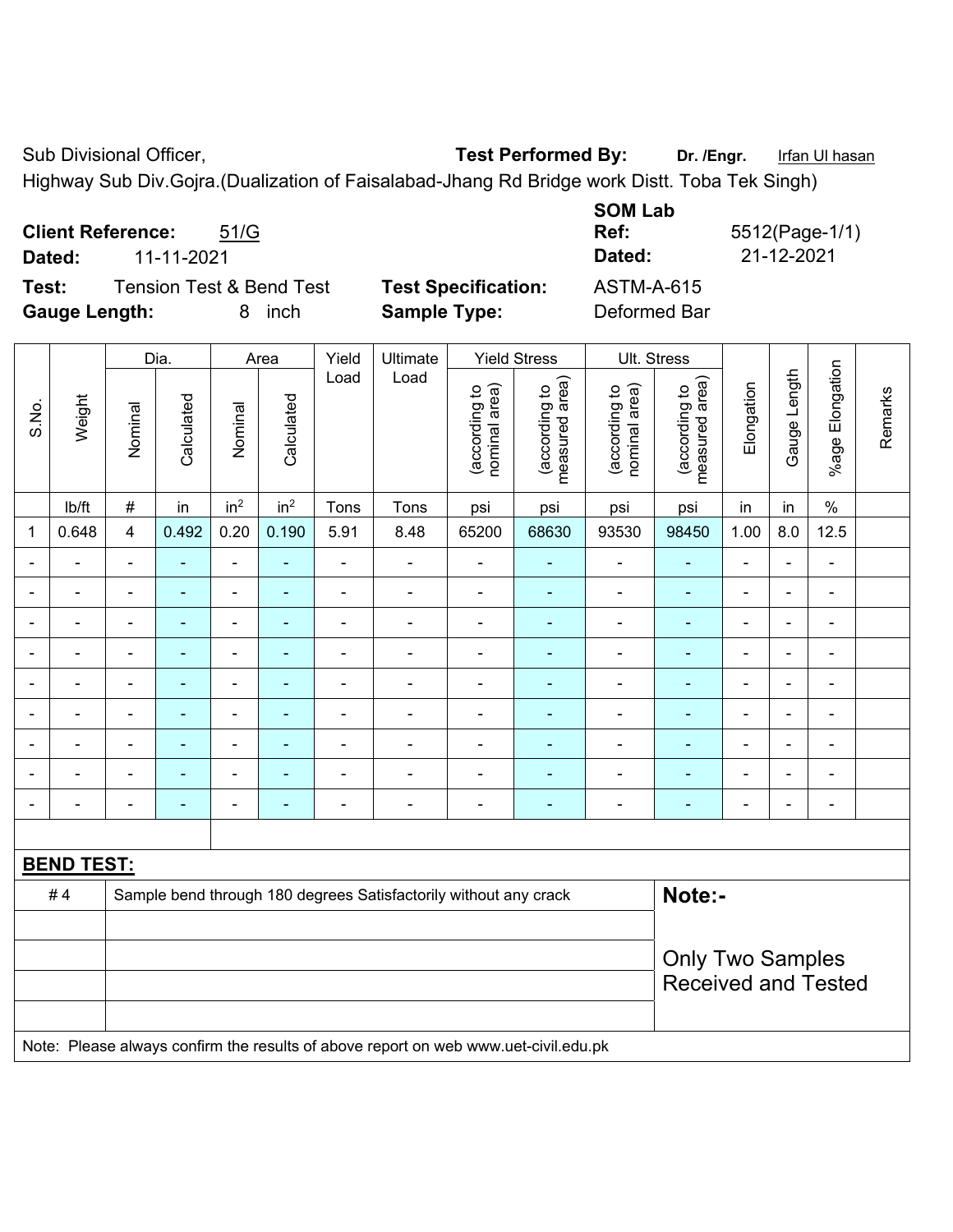Lahore.

## **Client Reference:**

**Dated:** 21-12-2021 **Dated:** 21-12-2021

**Test:** Tension Test & Bend Test **Test Specification:** ASTM-A-615 **Gauge Length:** 8 inch **Sample Type:** Deformed Bar

|            | <b>SOM Lab</b> |
|------------|----------------|
| <u>Nil</u> | Ref:           |
| $\sim$     | $P = 1 - 1$    |

**Ref:** 5513(Page-1/1)

Received and Tested

|              |                   |                         | Dia.           |                 | Area            | Yield          | Ultimate                                                         |                                | <b>Yield Stress</b>                | Ult. Stress                    |                                 |            |              |                          |         |
|--------------|-------------------|-------------------------|----------------|-----------------|-----------------|----------------|------------------------------------------------------------------|--------------------------------|------------------------------------|--------------------------------|---------------------------------|------------|--------------|--------------------------|---------|
| S.No.        | Weight            | Nominal                 | Calculated     | Nominal         | Calculated      | Load           | Load                                                             | nominal area)<br>(according to | area)<br>(according to<br>measured | (according to<br>nominal area) | measured area)<br>(according to | Elongation | Gauge Length | Elongation<br>$%$ age    | Remarks |
|              | lb/ft             | $\#$                    | in             | in <sup>2</sup> | in <sup>2</sup> | Tons           | Tons                                                             | psi                            | psi                                | psi                            | psi                             | in         | in           | $\%$                     |         |
| $\mathbf{1}$ | 0.670             | $\overline{\mathbf{4}}$ | 0.501          | 0.20            | 0.197           | 7.24           | 8.94                                                             | 79810                          | 81030                              | 98580                          | 100080                          | 1.00       | $8.0\,$      | 12.5                     |         |
|              |                   | $\blacksquare$          |                | $\blacksquare$  | ۰               |                |                                                                  |                                |                                    | -                              | $\blacksquare$                  | ÷          |              | $\blacksquare$           |         |
|              |                   | $\blacksquare$          | $\blacksquare$ | ۰               | ۰               | ÷              |                                                                  | $\blacksquare$                 | $\overline{\phantom{a}}$           | $\blacksquare$                 |                                 | ÷          |              | $\blacksquare$           |         |
|              |                   | $\blacksquare$          | $\blacksquare$ | ۰               | ÷               | $\blacksquare$ |                                                                  |                                |                                    | $\overline{a}$                 | $\blacksquare$                  | ÷          |              | $\blacksquare$           |         |
|              |                   |                         |                |                 |                 |                |                                                                  |                                |                                    | ۰                              |                                 | ÷          |              | $\blacksquare$           |         |
|              |                   | $\blacksquare$          | ٠              | ۰               | ۰               | $\blacksquare$ |                                                                  | $\blacksquare$                 | $\blacksquare$                     | $\blacksquare$                 |                                 | ÷          |              | $\overline{\phantom{a}}$ |         |
|              |                   | $\blacksquare$          |                | -               | ٠               |                |                                                                  |                                |                                    | -                              |                                 | ۰          |              | $\blacksquare$           |         |
|              |                   | $\blacksquare$          | ٠              | $\blacksquare$  |                 | -              |                                                                  |                                |                                    | $\blacksquare$                 |                                 | ÷          |              | $\blacksquare$           |         |
|              |                   |                         |                | $\blacksquare$  |                 |                |                                                                  |                                |                                    |                                |                                 | ۰          |              | $\overline{a}$           |         |
|              |                   |                         |                |                 |                 |                |                                                                  | $\blacksquare$                 |                                    | -                              |                                 | ÷          |              | $\blacksquare$           |         |
|              |                   |                         |                |                 |                 |                |                                                                  |                                |                                    |                                |                                 |            |              |                          |         |
|              | <b>BEND TEST:</b> |                         |                |                 |                 |                |                                                                  |                                |                                    |                                |                                 |            |              |                          |         |
|              | #4                |                         |                |                 |                 |                | Sample bend through 180 degrees Satisfactorily without any crack |                                |                                    |                                | Note:-                          |            |              |                          |         |
|              |                   |                         |                |                 |                 |                |                                                                  |                                |                                    |                                |                                 |            |              |                          |         |
|              |                   |                         |                |                 |                 |                |                                                                  |                                |                                    |                                | <b>Only Two Samples</b>         |            |              |                          |         |

Note: Please always confirm the results of above report on web www.uet-civil.edu.pk

Khurram Iqbal **Test Performed By:** Dr. /Engr. Ifan Ul Hasan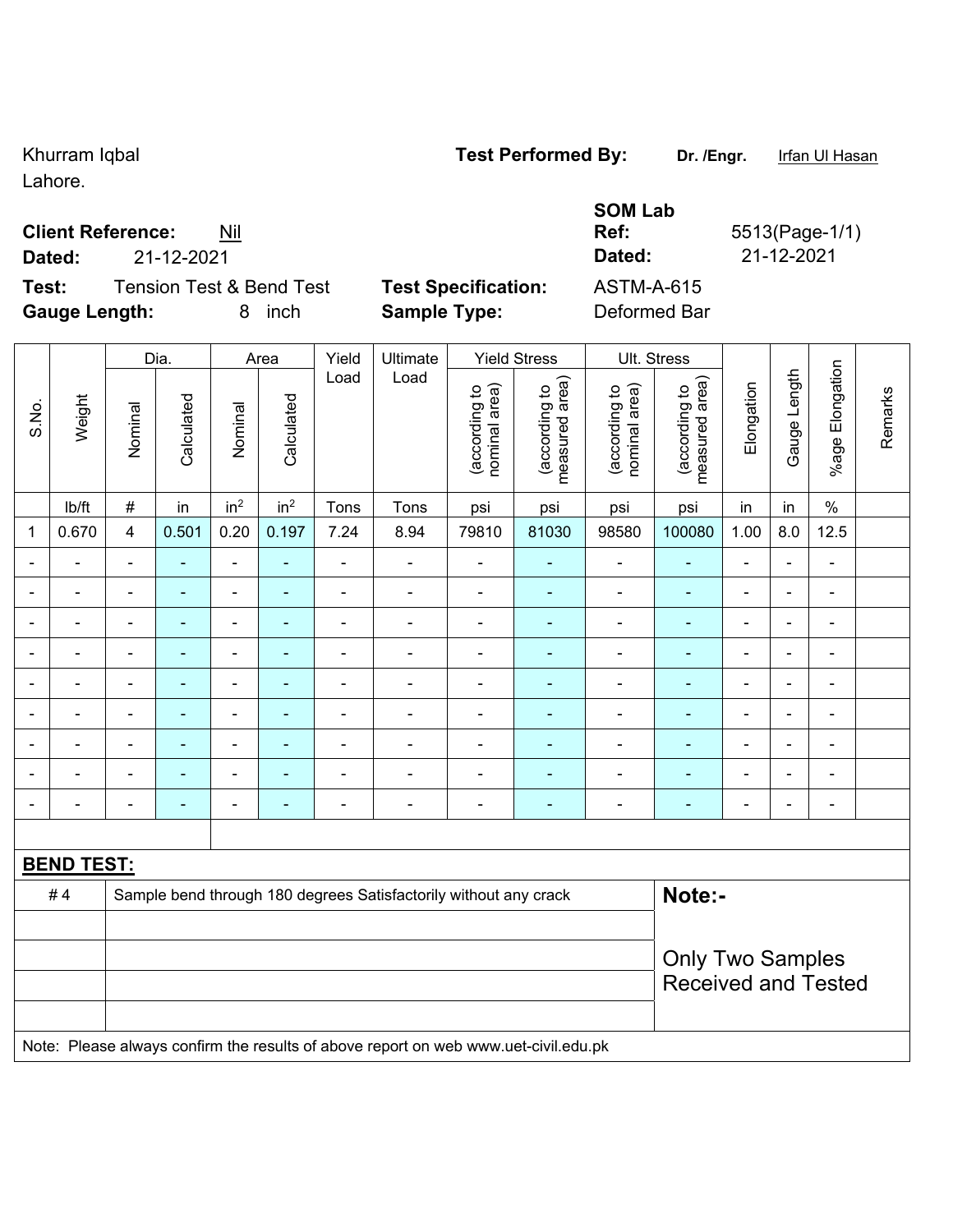Muhammad Hammad Javed **Test Performed By:** Dr. /Engr. Infan Ul Hasan

Ans Associates,Lahore.(Const. of National Foods Galaxy Project at FIEDMC,Sahianwala,Faisalabad)

# **Client Reference:** ANS/LHR/P-001/3

**Test:** Tension Test & Bend Test **Test Specification:** ASTM-A-615 Gauge Length: **8** inch **Sample Type:** Defining Bar (Deformed Bar (Bar (American Step)

**SOM Lab Ref:** 5514(Page-1/1) **Dated:** 21-12-2021 **Dated:** 21-12-2021

|                |                                                                        |         | Dia.       |                          | Area            | Yield | Ultimate                                                                            |                                | <b>Yield Stress</b>             |                                | Ult. Stress                                 |                |              |                       |         |
|----------------|------------------------------------------------------------------------|---------|------------|--------------------------|-----------------|-------|-------------------------------------------------------------------------------------|--------------------------------|---------------------------------|--------------------------------|---------------------------------------------|----------------|--------------|-----------------------|---------|
| S.No.          | Weight                                                                 | Nominal | Calculated | Nominal                  | Calculated      | Load  | Load                                                                                | nominal area)<br>(according to | (according to<br>measured area) | nominal area)<br>(according to | (according to<br>measured area)<br>measured | Elongation     | Gauge Length | Elongation<br>$%$ age | Remarks |
|                | lb/ft                                                                  | #       | in         | in <sup>2</sup>          | in <sup>2</sup> | Tons  | Tons                                                                                | psi                            | psi                             | psi                            | psi                                         | in             | in           | $\%$                  |         |
| 1              | 2.690                                                                  | 8       | 1.004      | 0.79                     | 0.791           | 29.66 | 35.85                                                                               | 82810                          | 82710                           | 100090                         | 99960                                       | 1.50           | 8.0          | 18.8                  |         |
| $\overline{2}$ | 2.707                                                                  | 8       | 1.007      | 0.79                     | 0.796           | 29.87 | 36.14                                                                               | 83380                          | 82760                           | 100880                         | 100120                                      | 1.20           | 8.0          | 15.0                  |         |
| 3              | 1.503                                                                  | 6       | 0.750      | 0.44                     | 0.442           | 17.48 | 21.05                                                                               | 87630                          | 87230                           | 105510                         | 105030                                      | 1.50           | 8.0          | 18.8                  |         |
| 4              | 1.504                                                                  | 6       | 0.750      | 0.44                     | 0.442           | 16.82 | 21.76                                                                               | 84310                          | 83930                           | 109090                         | 108590                                      | 1.30           | 8.0          | 16.3                  |         |
| 5              | 0.675                                                                  | 4       | 0.502      | 0.20                     | 0.198           | 7.72  | 9.09                                                                                | 85100                          | 85950                           | 100270                         | 101280                                      | 1.10           | 8.0          | 13.8                  |         |
| 6              | 0.660                                                                  | 4       | 0.497      | 0.20                     | 0.194           | 7.21  | 8.61                                                                                | 79470                          | 81930                           | 94990                          | 97920                                       | 1.10           | 8.0          | 13.8                  |         |
|                |                                                                        |         |            |                          |                 |       |                                                                                     |                                |                                 |                                |                                             |                |              |                       |         |
|                |                                                                        |         |            |                          |                 |       |                                                                                     | $\blacksquare$                 |                                 |                                |                                             |                |              | ÷                     |         |
|                | $\blacksquare$                                                         |         |            | $\overline{\phantom{0}}$ |                 |       | $\blacksquare$                                                                      |                                | ۰                               | $\overline{\phantom{0}}$       |                                             | $\blacksquare$ |              | $\blacksquare$        |         |
|                |                                                                        |         |            |                          |                 |       | $\blacksquare$                                                                      |                                | ۰                               | ÷                              | $\overline{\phantom{0}}$                    | ٠              |              | ÷                     |         |
|                |                                                                        |         |            |                          |                 |       |                                                                                     |                                |                                 |                                |                                             |                |              |                       |         |
|                | <b>BEND TEST:</b>                                                      |         |            |                          |                 |       |                                                                                     |                                |                                 |                                |                                             |                |              |                       |         |
|                | # 8                                                                    |         |            |                          |                 |       | Sample bend through 180 degrees Satisfactorily without any crack                    |                                |                                 |                                | Note:-                                      |                |              |                       |         |
|                | #6                                                                     |         |            |                          |                 |       | Sample bend through 180 degrees Satisfactorily without any crack                    |                                |                                 |                                |                                             |                |              |                       |         |
|                | #4<br>Sample bend through 180 degrees Satisfactorily without any crack |         |            |                          |                 |       |                                                                                     |                                |                                 | <b>Only Nine Samples</b>       |                                             |                |              |                       |         |
|                |                                                                        |         |            |                          |                 |       |                                                                                     | <b>Received and Tested</b>     |                                 |                                |                                             |                |              |                       |         |
|                |                                                                        |         |            |                          |                 |       | Note: Please always confirm the results of above report on web www.uet-civil.edu.pk |                                |                                 |                                |                                             |                |              |                       |         |
|                |                                                                        |         |            |                          |                 |       |                                                                                     |                                |                                 |                                |                                             |                |              |                       |         |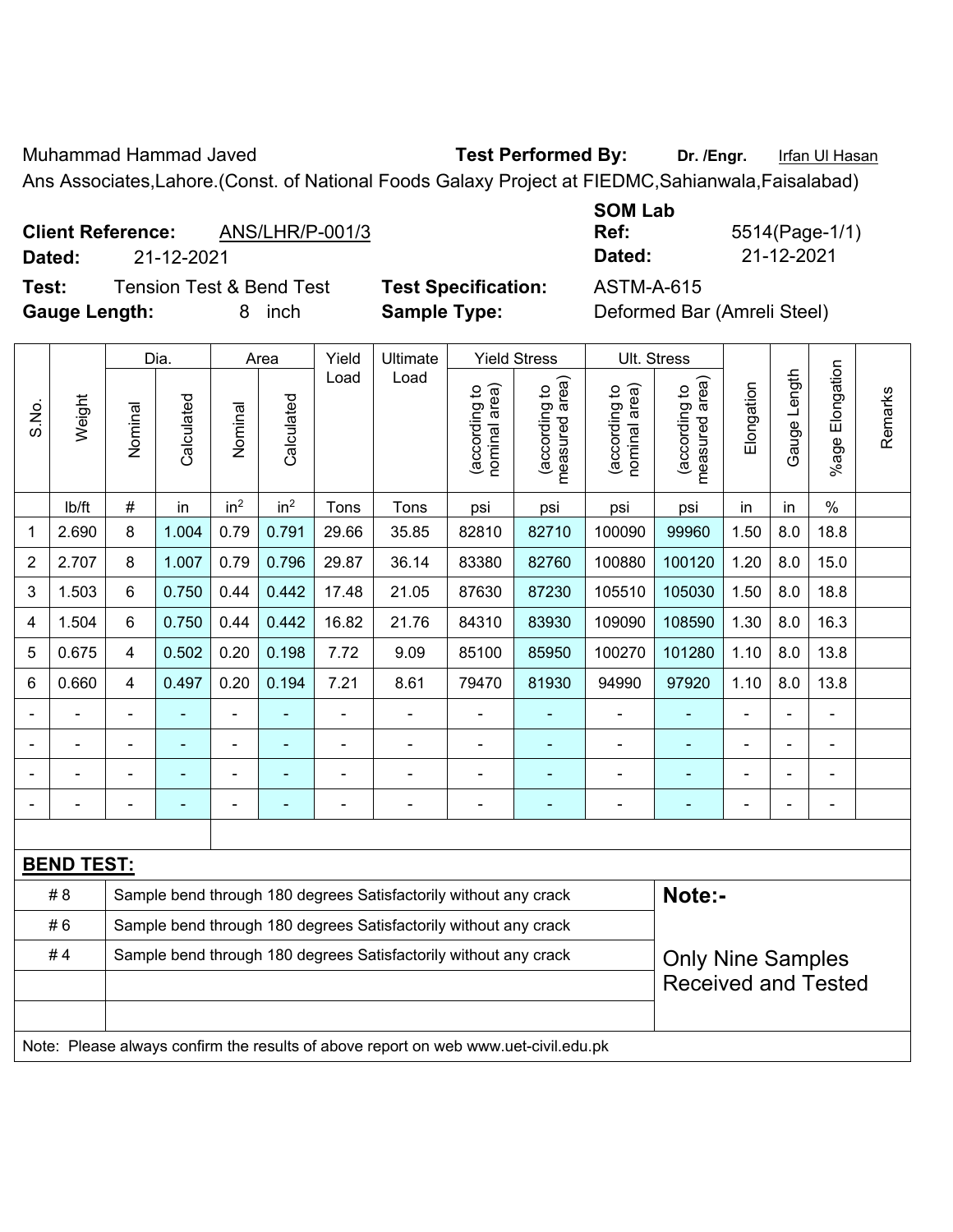Muhammad Shahbaz **Test Performed By: Dr. /Engr.** S.Asad Ali Gillani

Imperium Hospitality (Pvt) Ltd. Lahore.

| <b>Client Reference:</b> | IHPL/Steel/0159 | <b>Ref</b> | 5515(Page-1) |
|--------------------------|-----------------|------------|--------------|
| Dated:                   | 21-12-2021      | Dated:     | 21-12-2021   |

**Test:** Tension Test & Bend Test **Test Specification:** ASTM-A-615 **Gauge Length:** 8 inch **Sample Type:** Deformed Bar

**SOM Lab Ref:** 5515(Page-1/1)

|                |                      | Dia.           |                |                 | Area            |                | Ultimate                                                                            |                                | <b>Yield Stress</b>             |                                | Ult. Stress                     |                |              |                       |         |
|----------------|----------------------|----------------|----------------|-----------------|-----------------|----------------|-------------------------------------------------------------------------------------|--------------------------------|---------------------------------|--------------------------------|---------------------------------|----------------|--------------|-----------------------|---------|
| S.No.          | Weight               | Nominal        | Calculated     | Nominal         | Calculated      | Load           | Load                                                                                | nominal area)<br>(according to | measured area)<br>(according to | (according to<br>nominal area) | (according to<br>measured area) | Elongation     | Gauge Length | Elongation<br>$%$ age | Remarks |
|                | lb/ft                | $\#$           | in             | in <sup>2</sup> | in <sup>2</sup> | Tons           | Tons                                                                                | psi                            | psi                             | psi                            | psi                             | in             | in           | $\%$                  |         |
| 1              | 0.665                | 4              | 0.498          | 0.20            | 0.195           | 6.93           | 8.84                                                                                | 76440                          | 78400                           | 97460                          | 99960                           | 1.20           | 8.0          | 15.0                  |         |
| $\overline{2}$ | 0.668                | $\overline{4}$ | 0.500          | 0.20            | 0.196           | 6.70           | 8.41                                                                                | 73850                          | 75360                           | 92740                          | 94630                           | 1.30           | 8.0          | 16.3                  |         |
| 3              | 0.663                | $\overline{4}$ | 0.498          | 0.20            | 0.195           | 6.32           | 8.10                                                                                | 69700                          | 71480                           | 89370                          | 91660                           | 1.30           | 8.0          | 16.3                  |         |
|                |                      |                |                | $\blacksquare$  |                 |                | ۰                                                                                   |                                |                                 |                                |                                 |                |              | -                     |         |
|                |                      |                |                | $\blacksquare$  |                 | $\blacksquare$ | $\blacksquare$                                                                      | $\overline{a}$                 | $\blacksquare$                  | ٠                              | $\blacksquare$                  | $\blacksquare$ |              | -                     |         |
|                |                      | $\blacksquare$ |                | ä,              |                 | ä,             | $\overline{\phantom{0}}$                                                            | $\overline{a}$                 | ٠                               | ÷                              | $\blacksquare$                  |                |              | -                     |         |
|                |                      | $\blacksquare$ | $\blacksquare$ | $\blacksquare$  | ä,              | ä,             | Ē,                                                                                  | $\blacksquare$                 |                                 | ÷                              | $\blacksquare$                  | ä,             |              | $\blacksquare$        |         |
|                |                      | $\blacksquare$ | $\blacksquare$ | $\blacksquare$  |                 | ä,             | Ē,                                                                                  |                                |                                 |                                | ٠                               |                |              | ä,                    |         |
|                |                      |                |                |                 |                 |                |                                                                                     |                                |                                 |                                |                                 |                |              |                       |         |
|                |                      |                | ٠              |                 |                 |                |                                                                                     | $\blacksquare$                 |                                 |                                | $\blacksquare$                  | $\blacksquare$ |              |                       |         |
|                | <b>Witnessed By:</b> |                |                |                 |                 |                | Engr.Rafi Ullah (IHPL) & Ali Hasnain Khan, (Kingcrete Builders)                     |                                |                                 |                                |                                 |                |              |                       |         |
|                | <b>BEND TEST:</b>    |                |                |                 |                 |                |                                                                                     |                                |                                 |                                |                                 |                |              |                       |         |
|                | #4                   |                |                |                 |                 |                | Sample bend through 180 degrees Satisfactorily without any crack                    |                                |                                 |                                | Note:-                          |                |              |                       |         |
|                | #4                   |                |                |                 |                 |                | Sample bend through 180 degrees Satisfactorily without any crack                    |                                |                                 |                                |                                 |                |              |                       |         |
|                |                      |                |                |                 |                 |                |                                                                                     |                                |                                 |                                | <b>Only Five Samples</b>        |                |              |                       |         |
|                |                      |                |                |                 |                 |                |                                                                                     |                                |                                 |                                | <b>Received and Tested</b>      |                |              |                       |         |
|                |                      |                |                |                 |                 |                |                                                                                     |                                |                                 |                                |                                 |                |              |                       |         |
|                |                      |                |                |                 |                 |                | Note: Please always confirm the results of above report on web www.uet-civil.edu.pk |                                |                                 |                                |                                 |                |              |                       |         |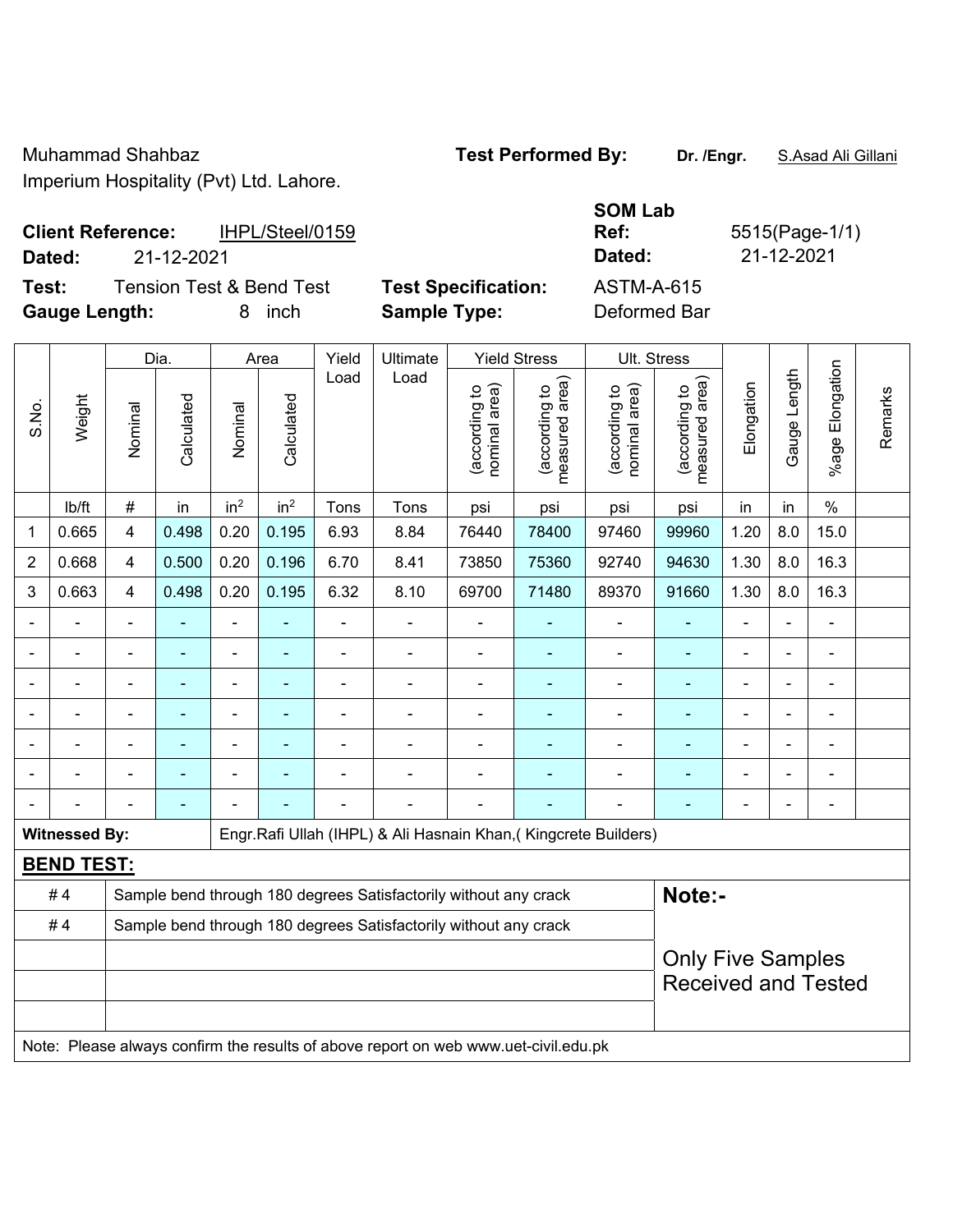Barkallah Tahir **Test Performed By:** Dr. /Engr. Infan Ul Hasan

RE Sitara Heights.(Sitara Icon Tower Faislabad)

# **Client Reference:** Nil

**Dated:** 21-12-2021 **Dated:** 21-12-2021

**Test:** Tension Test & Bend Test **Test Specification: Gauge Length:** 8 inch **Sample Type:** Deformed Bar

| <b>SOM Lab</b> |                |
|----------------|----------------|
| Ref:           | 5517(Page-1/1) |
| Dated:         | 21-12-2021     |
| ASTM-A-615     |                |
| Deformed Bar   |                |

|                |                   |                | Dia.                     |                          | Area            | Yield                    | Ultimate                                                                            |                                | <b>Yield Stress</b>             |                                | Ult. Stress                     |                          |                |                              |         |
|----------------|-------------------|----------------|--------------------------|--------------------------|-----------------|--------------------------|-------------------------------------------------------------------------------------|--------------------------------|---------------------------------|--------------------------------|---------------------------------|--------------------------|----------------|------------------------------|---------|
| S.No.          | Weight            | Nominal        | Calculated               | Nominal                  | Calculated      | Load                     | Load                                                                                | (according to<br>nominal area) | (according to<br>measured area) | (according to<br>nominal area) | (according to<br>measured area) | Elongation               | Gauge Length   | %age Elongation              | Remarks |
|                | lb/ft             | $\#$           | in                       | in <sup>2</sup>          | in <sup>2</sup> | Tons                     | Tons                                                                                | psi                            | psi                             | psi                            | psi                             | in                       | in             | $\%$                         |         |
| 1              | 1.513             | $\,6$          | 0.753                    | 0.44                     | 0.445           | 15.92                    | 19.90                                                                               | 79810                          | 78920                           | 99740                          | 98620                           | 1.00                     | 8.0            | 12.5                         |         |
| $\overline{2}$ | 1.514             | 6              | 0.753                    | 0.44                     | 0.445           | 15.14                    | 19.18                                                                               | 75880                          | 75030                           | 96160                          | 95080                           | 1.20                     | 8.0            | 15.0                         |         |
| $\blacksquare$ | $\blacksquare$    | $\blacksquare$ | ÷,                       | $\blacksquare$           | $\blacksquare$  | $\blacksquare$           | $\blacksquare$                                                                      | $\blacksquare$                 | ÷,                              | $\blacksquare$                 | ä,                              | $\blacksquare$           | $\blacksquare$ | $\blacksquare$               |         |
|                | ÷                 | $\blacksquare$ | $\blacksquare$           | $\blacksquare$           | $\blacksquare$  | $\blacksquare$           | ÷                                                                                   | $\blacksquare$                 | $\blacksquare$                  | $\qquad \qquad \blacksquare$   | $\blacksquare$                  | $\overline{\phantom{a}}$ | ä,             | $\overline{\phantom{a}}$     |         |
| $\blacksquare$ | $\blacksquare$    | $\blacksquare$ | ÷,                       | $\blacksquare$           | $\blacksquare$  | $\blacksquare$           | ä,                                                                                  | $\blacksquare$                 | Ξ                               | $\qquad \qquad \blacksquare$   | $\blacksquare$                  | $\blacksquare$           | L.             | ÷,                           |         |
|                | ä,                | ä,             | $\blacksquare$           | $\blacksquare$           | ۰               | $\blacksquare$           | ä,                                                                                  | ä,                             | ä,                              | $\blacksquare$                 | $\blacksquare$                  | ä,                       | ÷.             | ÷,                           |         |
|                |                   |                |                          |                          |                 |                          | $\blacksquare$                                                                      | $\overline{\phantom{0}}$       | ۰                               | $\blacksquare$                 | $\blacksquare$                  | $\blacksquare$           |                | ۰                            |         |
|                | $\blacksquare$    | $\blacksquare$ | $\blacksquare$           | $\blacksquare$           | ٠               | $\blacksquare$           | $\blacksquare$                                                                      | $\overline{\phantom{a}}$       | ä,                              | $\blacksquare$                 | $\blacksquare$                  | ä,                       | $\blacksquare$ | $\blacksquare$               |         |
|                | ÷                 | $\blacksquare$ |                          | $\overline{a}$           | $\blacksquare$  | Ē,                       | $\blacksquare$                                                                      | Ē,                             | ۰                               | $\blacksquare$                 |                                 | $\blacksquare$           | ÷.             | ۰                            |         |
| $\blacksquare$ | $\blacksquare$    | $\blacksquare$ | $\overline{\phantom{0}}$ | $\overline{\phantom{a}}$ | ٠               | $\overline{\phantom{a}}$ | ÷                                                                                   | ÷                              | ÷                               | $\blacksquare$                 | $\blacksquare$                  | $\blacksquare$           | $\blacksquare$ | $\qquad \qquad \blacksquare$ |         |
|                |                   |                |                          |                          |                 |                          |                                                                                     |                                |                                 |                                |                                 |                          |                |                              |         |
|                | <b>BEND TEST:</b> |                |                          |                          |                 |                          |                                                                                     |                                |                                 |                                |                                 |                          |                |                              |         |
|                | #6                |                |                          |                          |                 |                          | Sample bend through 180 degrees Satisfactorily without any crack                    |                                |                                 |                                | Note:-                          |                          |                |                              |         |
|                |                   |                |                          |                          |                 |                          |                                                                                     |                                |                                 |                                |                                 |                          |                |                              |         |
|                |                   |                |                          |                          |                 |                          |                                                                                     | <b>Only Three Samples</b>      |                                 |                                |                                 |                          |                |                              |         |
|                |                   |                |                          |                          |                 |                          |                                                                                     | <b>Received and Tested</b>     |                                 |                                |                                 |                          |                |                              |         |
|                |                   |                |                          |                          |                 |                          |                                                                                     |                                |                                 |                                |                                 |                          |                |                              |         |
|                |                   |                |                          |                          |                 |                          | Note: Please always confirm the results of above report on web www.uet-civil.edu.pk |                                |                                 |                                |                                 |                          |                |                              |         |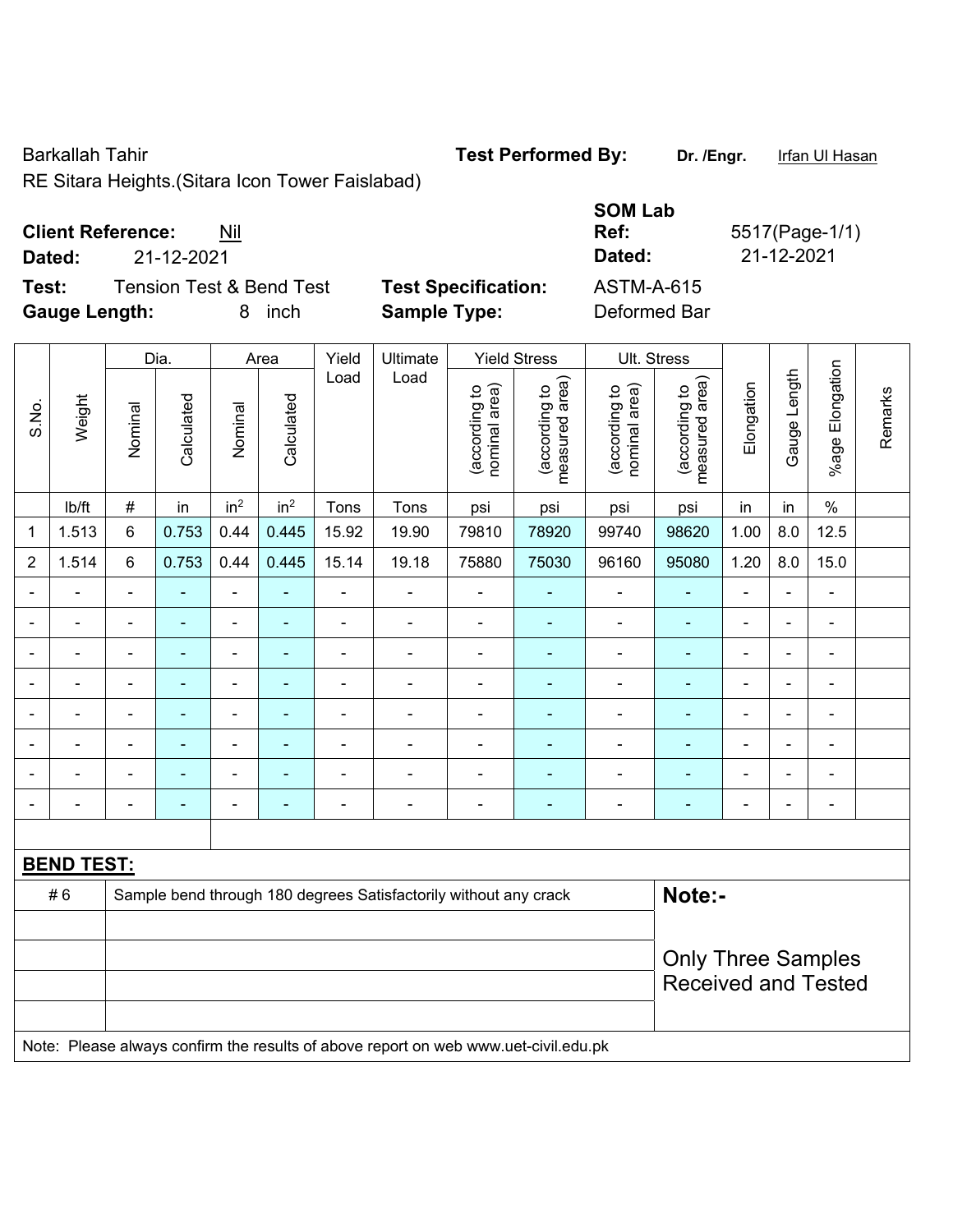Malik Sohaib, Laboratory Incharge. Transtech Engineering Company,Haveli Bahadur Shah, Jhang. (Project: Const. of 1263MW Punjab Thermal Power Plant,Jhang)

**Client Reference No.**: TEC/UET/21122001 Dated: 21-12-2021 **SOM Lab Ref**: 5503 (Page 1/4) Dated: 21-12-2021 **Test:** Tensile Test **Sample Type:** M.S Deformed Steel bar (Ittehad Steel S.S Welded)

### **Tension Test Results**

| Sr.<br>No.     | <b>Bar</b><br><b>Size</b> | <b>Area</b>        | <b>Ultimate</b><br>Load | <b>Ultimate</b><br><b>stress</b> | <b>Remarks</b> | Heat No. |
|----------------|---------------------------|--------------------|-------------------------|----------------------------------|----------------|----------|
|                | mm)                       | (mm <sup>2</sup> ) | <b>KN</b>               | (Mpa)                            |                |          |
| 1              | 25                        | 491                | 341.70                  | 696                              | Sample Breaks  | 151      |
| $\overline{2}$ | 25                        | 491                | 339.00                  | 691                              | Sample Breaks  | 151      |
| 3              | 25                        | 491                | 343.00                  | 699                              | Sample Breaks  | 151      |
| $\overline{4}$ | 12 <sup>2</sup>           | 113                | 75.00                   | 663                              | Sample Breaks  | 188      |
| 5              | 12 <sup>°</sup>           | 113                | 76.20                   | 674                              | Sample Breaks  | 188      |
| 6              | 12 <sup>°</sup>           | 113                | 74.20                   | 656                              | Sample Breaks  | 188      |

**Witness By:** M Imtiaz (Procurement Engineer)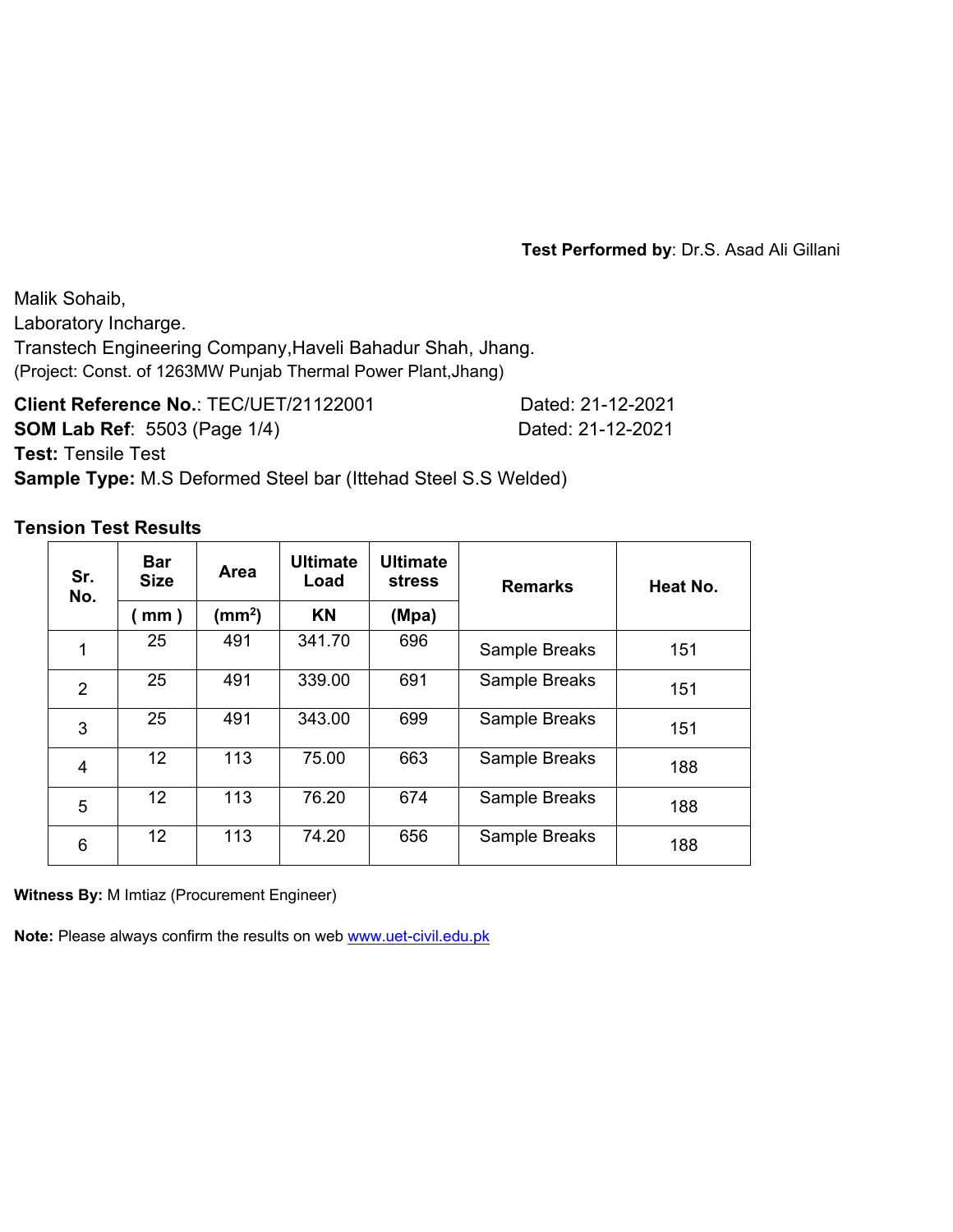Malik Sohaib, Laboratory Incharge. Transtech Engineering Company,Haveli Bahadur Shah, Jhang. (Project: Const. of 1263MW Punjab Thermal Power Plant,Jhang)

**Client Reference No.**: TEC/UET/21122002 Dated: 21-12-2021 **SOM Lab Ref**: 5503 (Page 2/4) Dated: 21-12-2021 **Test:** Tensile Test **Sample Type:** M.S Deformed Steel bar (Ittefaq Steel S.S Welded)

## **Tension Test Results**

| Sr.<br>No. | <b>Bar</b><br><b>Size</b> | Area            | <b>Ultimate</b><br>Load | <b>Ultimate</b><br><b>stress</b> | <b>Remarks</b> | Heat No. |
|------------|---------------------------|-----------------|-------------------------|----------------------------------|----------------|----------|
|            | mm)                       | $\text{(mm}^2)$ | KN                      | (Mpa)                            |                |          |
|            | 20                        | 314             | 222.50                  | 708                              | Sample Breaks  | 725      |
| 2          | 20                        | 314             | 211.70                  | 674                              | Sample Breaks  | 725      |
| 3          | 20                        | 314             | 220.70                  | 703                              | Sample Breaks  | 725      |

**Witness By:** M Imtiaz (Procurement Engineer)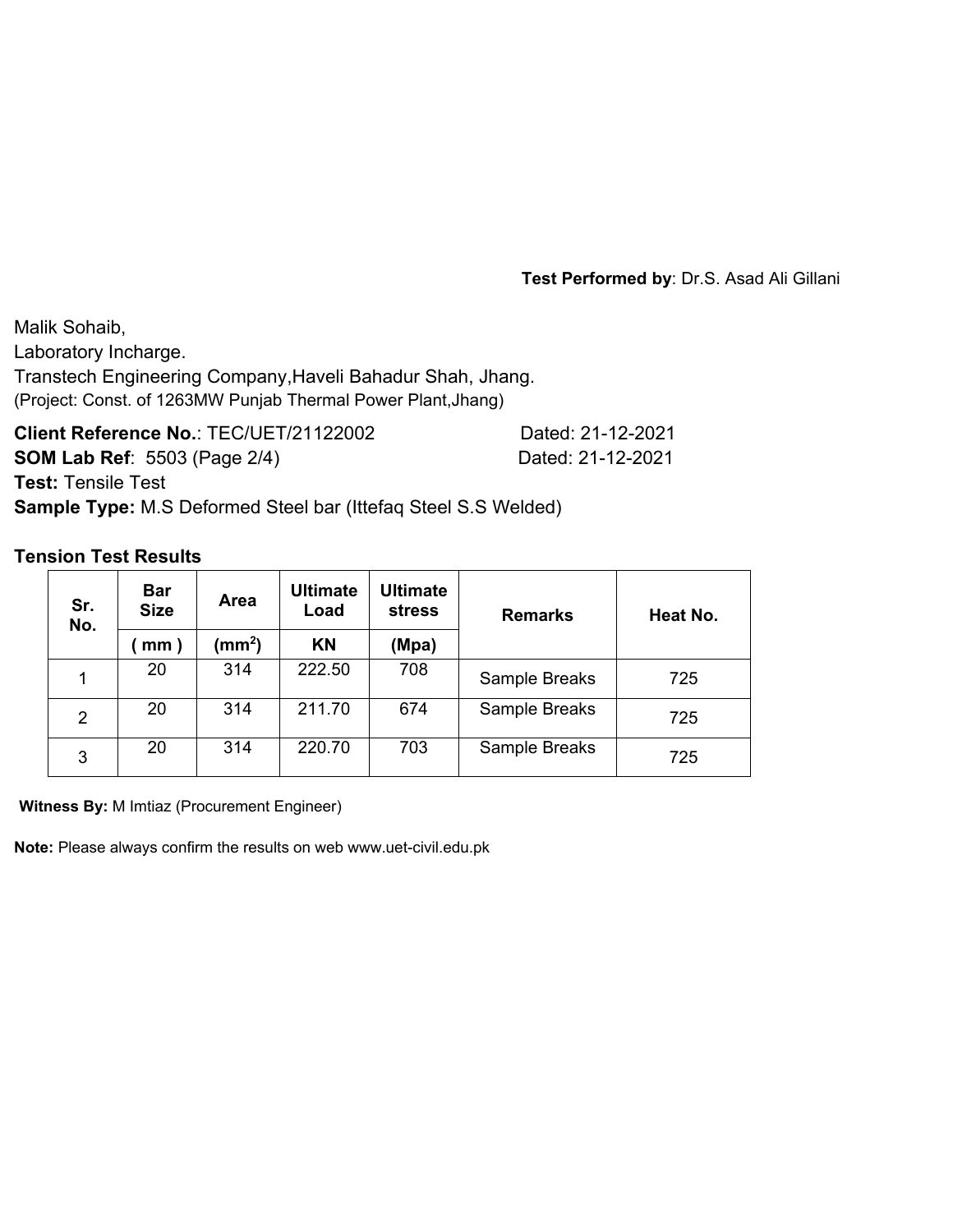Malik Sohaib, Laboratory Incharge. Transtech Engineering Company,Haveli Bahadur Shah, Jhang. (Project: Const. of 1263MW Punjab Thermal Power Plant,Jhang)

**Client Reference No.**: TEC/UET/21122003 Dated: 21-12-2021

**SOM Lab Ref**: 5503 (Page 3/4) Dated: 21-12-2021

**Test:** Tensile Test

**Sample Type:** M.S Deformed Steel bar (Ittefaq Steel S.S Welded)

## **Tension Test Results**

| Sr.<br>No.     | <b>Bar</b><br>Area<br><b>Size</b><br>(mm <sup>2</sup> )<br>mm) |     | <b>Ultimate</b><br>Load | Ultimate<br><b>stress</b> | <b>Remarks</b> | Heat No. |
|----------------|----------------------------------------------------------------|-----|-------------------------|---------------------------|----------------|----------|
|                |                                                                |     | <b>KN</b><br>(Mpa)      |                           |                |          |
|                | 20                                                             | 314 | 171.70                  | 547                       | Sample Breaks  | 3360     |
| $\overline{2}$ | 20                                                             | 314 | 176.70                  | 562                       | Sample Breaks  | 3360     |
| 3              | 20                                                             | 314 | 203.20                  | 647                       | Sample Breaks  | 3360     |

**Witness By:** M Imtiaz (Procurement Engineer)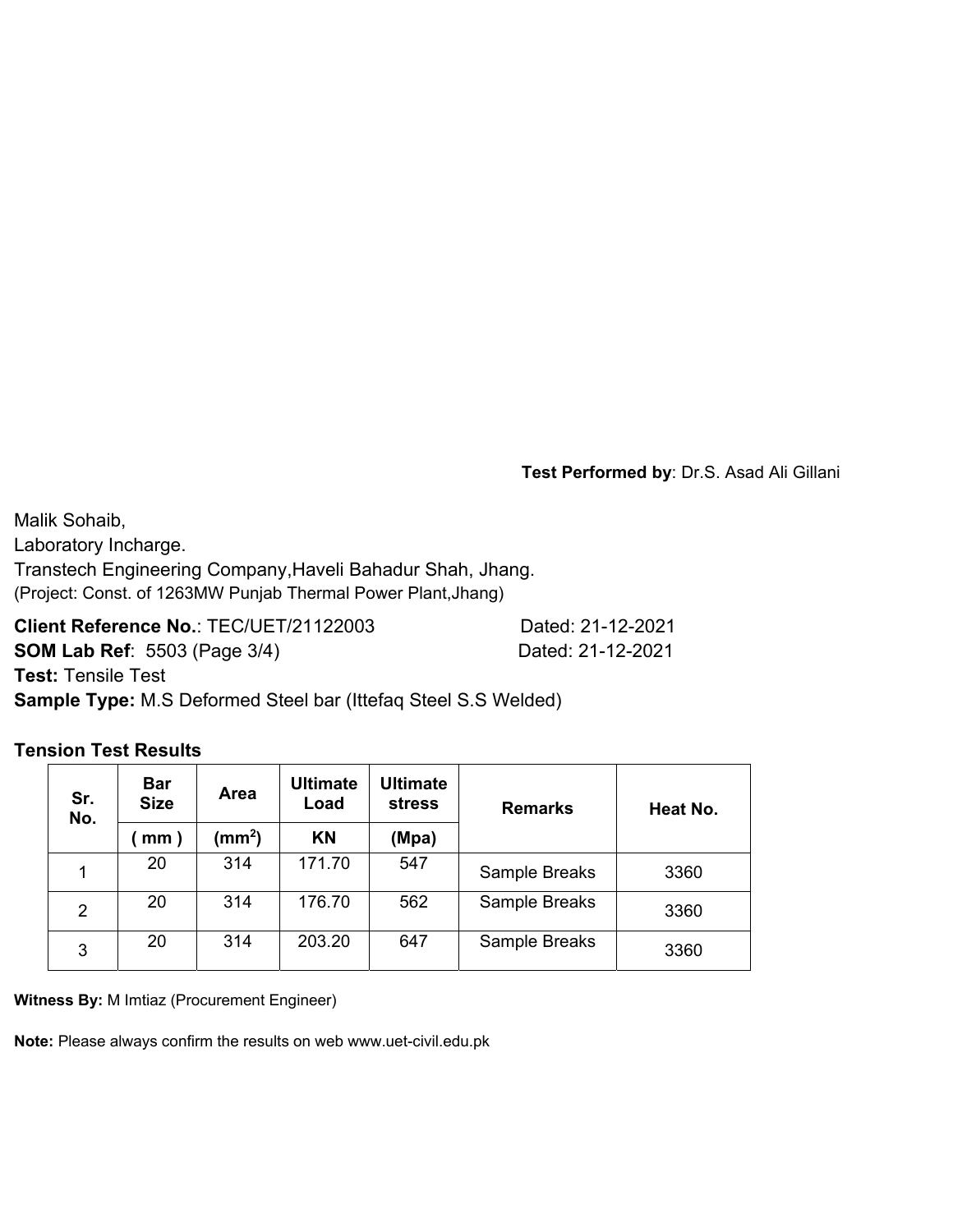Malik Sohaib, Laboratory Incharge. Transtech Engineering Company,Haveli Bahadur Shah, Jhang. (Project: Const. of 1263MW Punjab Thermal Power Plant,Jhang)

**Client Reference No.**: TEC/UET/21122004 Dated: 21-12-2021 **SOM Lab Ref**: 5503 (Page 4/4) Dated: 21-12-2021 **Test:** Tensile Test

**Sample Type:** M.S Deformed Steel bar (Ittehad Steel S.S Welded)

### **Tension Test Results**

| Sr.<br>No.     | <b>Bar</b><br><b>Size</b>          | <b>Area</b> | <b>Ultimate</b><br>Load | <b>Ultimate</b><br><b>stress</b> | <b>Remarks</b> | Heat No. |
|----------------|------------------------------------|-------------|-------------------------|----------------------------------|----------------|----------|
|                | $\textsf{(mm}^2)$<br>$\text{mm}$ ) |             | <b>KN</b><br>(Mpa)      |                                  |                |          |
| 1              | 25                                 | 491         | 296.50                  | 604                              | Sample Breaks  | 150      |
| $\overline{2}$ | 25                                 | 491         | 267.70                  | 545                              | Sample Breaks  | 150      |
| 3              | 25                                 | 491         | 285.50                  | 582                              | Sample Breaks  | 150      |

**Witness By:** M Imtiaz (Procurement Engineer)